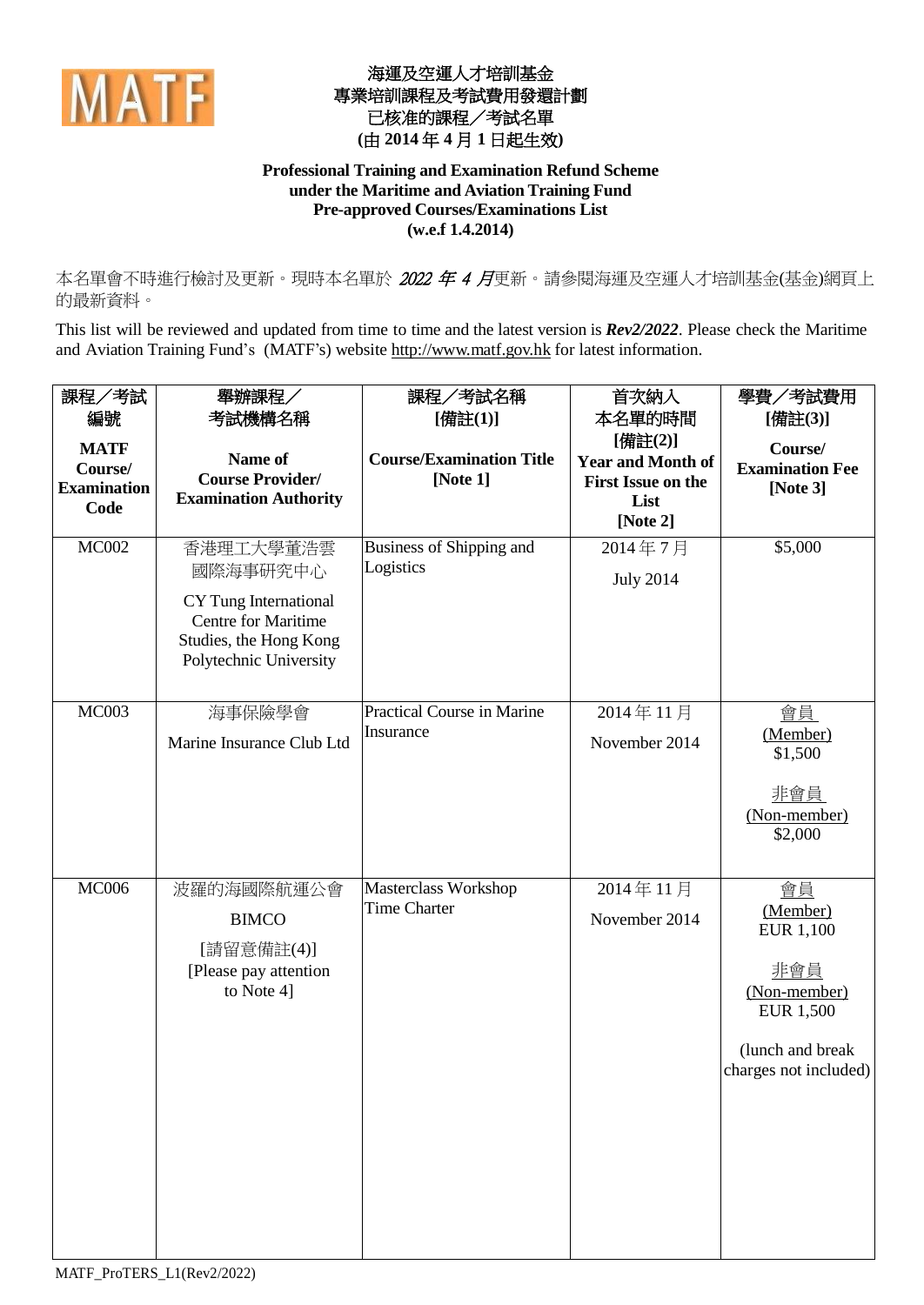| 課程/考試<br>編號                                  | 舉辦課程/<br>考試機構名稱                                                    | 課程/考試名稱<br>[備註(1)]                                                                                                         | 首次納入<br>本名單的時間                                                   | 學費/考試費用<br>[備註(3)]                               |
|----------------------------------------------|--------------------------------------------------------------------|----------------------------------------------------------------------------------------------------------------------------|------------------------------------------------------------------|--------------------------------------------------|
| <b>MATF</b><br>Course/<br><b>Examination</b> | Name of<br><b>Course Provider/</b><br><b>Examination Authority</b> | <b>Course/Examination Title</b><br>[Note 1]                                                                                | [備註(2)]<br><b>Year and Month of</b><br><b>First Issue on the</b> | Course/<br><b>Examination Fee</b><br>[Note $3$ ] |
| Code                                         |                                                                    |                                                                                                                            | List<br>[Note 2]                                                 |                                                  |
| MC <sub>010</sub>                            | 海事訓練學院                                                             | 船上醫療及護理技能                                                                                                                  | 2015年6月                                                          | \$4,970                                          |
|                                              | <b>Maritime Services</b><br>Training Institute (MSTI)              | Proficiency in Medical Care                                                                                                | June 2015                                                        |                                                  |
| <b>MC011</b>                                 | [請留意備註(5)]<br>[Please pay attention]<br>to Note 5]                 | 消防訓練<br>(基本及高級合併課程)<br>Fire Prevention, Fire<br><b>Fighting and Advanced Fire</b><br>Fighting (Combined)                   | 2015年6月<br>June 2015                                             | \$7,070                                          |
| <b>MC012</b>                                 |                                                                    | 救生船隻操作技能<br>(不包括高速艇)<br>Proficiency in Survival<br><b>Craft and Rescue Boats</b><br>other than Fast Rescue<br><b>Boats</b> | 2015年6月<br>June 2015                                             | \$4,040                                          |
| <b>MC013</b>                                 |                                                                    | 個人求生技能                                                                                                                     | 2015年6月                                                          | \$1,890                                          |
|                                              |                                                                    | Personal Survival Techniques                                                                                               | June 2015                                                        |                                                  |
| <b>MC014</b>                                 |                                                                    | 進修培訓 (STCW 2010 修正<br>案)<br><b>Refresher Training (STCW)</b><br>2010 Amendments)                                           | 2015年6月<br>June 2015                                             | \$11,370                                         |
| <b>MC015</b>                                 |                                                                    | 電子海圖顯示與信息系統操<br>作<br>Operational Use of Electronic<br>Chart Display and<br><b>Information System</b>                       | 2015年6月<br>June 2015                                             | \$11,770                                         |
| <b>MC016</b>                                 |                                                                    | 個人安全及群居責任                                                                                                                  | 2015年6月                                                          | \$600                                            |
|                                              |                                                                    | Personal Safety and Social<br>Responsibilities                                                                             | June 2015                                                        |                                                  |
| <b>MC017</b>                                 |                                                                    | 保安意識訓練 (所有船員)                                                                                                              | 2015年6月                                                          | \$1,500                                          |
|                                              |                                                                    | <b>Security Awareness</b><br><b>Training for All</b><br><b>Seafarers</b>                                                   | June 2015                                                        |                                                  |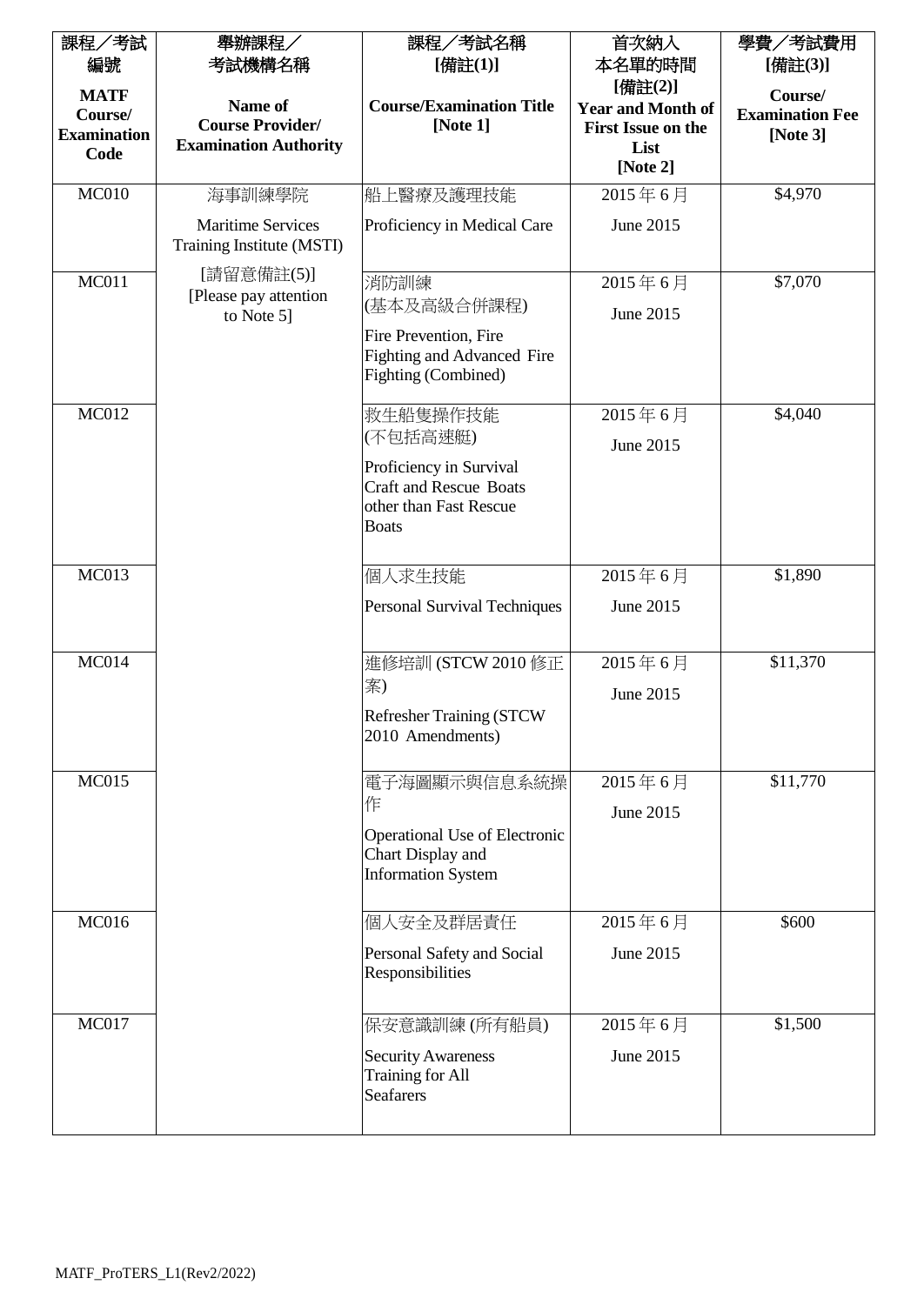| 課程/考試                                                | 舉辦課程/                                                              | 課程/考試名稱                                               | 首次納入                                                                      | 學費/考試費用                                        |
|------------------------------------------------------|--------------------------------------------------------------------|-------------------------------------------------------|---------------------------------------------------------------------------|------------------------------------------------|
| 編號                                                   | 考試機構名稱                                                             | [備註(1)]                                               | 本名單的時間<br>[備註(2)]                                                         | [備註(3)]                                        |
| <b>MATF</b><br>Course/<br><b>Examination</b><br>Code | Name of<br><b>Course Provider/</b><br><b>Examination Authority</b> | <b>Course/Examination Title</b><br>[Note $1$ ]        | <b>Year and Month of</b><br><b>First Issue on the</b><br>List<br>[Note 2] | Course/<br><b>Examination Fee</b><br>[Note 3]  |
| <b>MC019</b>                                         | 海空運輸培訓中心                                                           | 國際海運危險貨物規則                                            | 2015年8月                                                                   | \$3,300                                        |
|                                                      | 有限公司                                                               | <b>International Maritime</b>                         | August 2015                                                               |                                                |
|                                                      | Air Marine Transport<br>Training Centre Ltd                        | Dangerous Goods<br>(IMDG) Code                        |                                                                           |                                                |
| <b>MC022</b>                                         | Brookes Bell Hong Kong                                             | At the Sharp End                                      | 2016年1月                                                                   | \$7,800                                        |
|                                                      |                                                                    |                                                       | January 2016                                                              | (food and beverage<br>charges not<br>included) |
| <b>MC026</b>                                         | 香港海員工會及                                                            | 三級 (內河航行) 甲板高級                                        | 2016年9月                                                                   | 會員                                             |
|                                                      | 小輪業職工會合辦<br>Hong Kong Seamen's                                     | 船員知識更新課程                                              | September 2016                                                            | (Member)<br>\$5,000                            |
|                                                      | Union and Small Craft                                              | River Trade Class 3 (Deck)                            |                                                                           | <u>非會員</u>                                     |
|                                                      | <b>Workers Union</b><br>(HKSU and SCWU)                            | <b>Shore Based Updating Course</b>                    |                                                                           | (Non-member)<br>\$6,000                        |
| <b>MC027</b>                                         | 海事訓練學院                                                             | 高速船雷達模擬課程                                             | 2016年9月                                                                   | \$7,570                                        |
|                                                      | <b>Maritime Services</b><br>Training Institute (MSTI)              | High Speed Craft Radar<br>Simulator Course (HSC)      | September 2016                                                            |                                                |
|                                                      | [請留意備註(5)]                                                         |                                                       |                                                                           |                                                |
| <b>MC028</b>                                         | [Please pay attention<br>to Note 5]                                | 船舶保安主任                                                | 2016年9月                                                                   | \$2,940                                        |
|                                                      |                                                                    | Proficiency in Ship Security<br>Officer Course (SSO)  | September 2016                                                            |                                                |
| <b>MC029</b>                                         |                                                                    | 指定保安職責培訓                                              | 2016年9月                                                                   | \$1,740                                        |
|                                                      |                                                                    | Security Training for                                 | September 2016                                                            |                                                |
|                                                      |                                                                    | Seafarers with Designated<br>Security Duties (DSD)    |                                                                           |                                                |
| <b>MC030</b>                                         |                                                                    | 全球海上遇險與安全系統通                                          | 2016年9月                                                                   | \$22,040                                       |
|                                                      |                                                                    | 用值機員證書                                                | September 2016                                                            |                                                |
|                                                      |                                                                    | <b>GMDSS</b> General Operator<br>Certificate (GOC)    |                                                                           |                                                |
| <b>MC031</b>                                         |                                                                    | 全球海上遇險與安全系統限                                          | 2016年9月                                                                   | \$7,100                                        |
|                                                      |                                                                    | 用值機員證書                                                | September 2016                                                            |                                                |
|                                                      |                                                                    | <b>GMDSS Restricted Operator</b><br>Certificate (ROC) |                                                                           |                                                |
|                                                      |                                                                    |                                                       |                                                                           |                                                |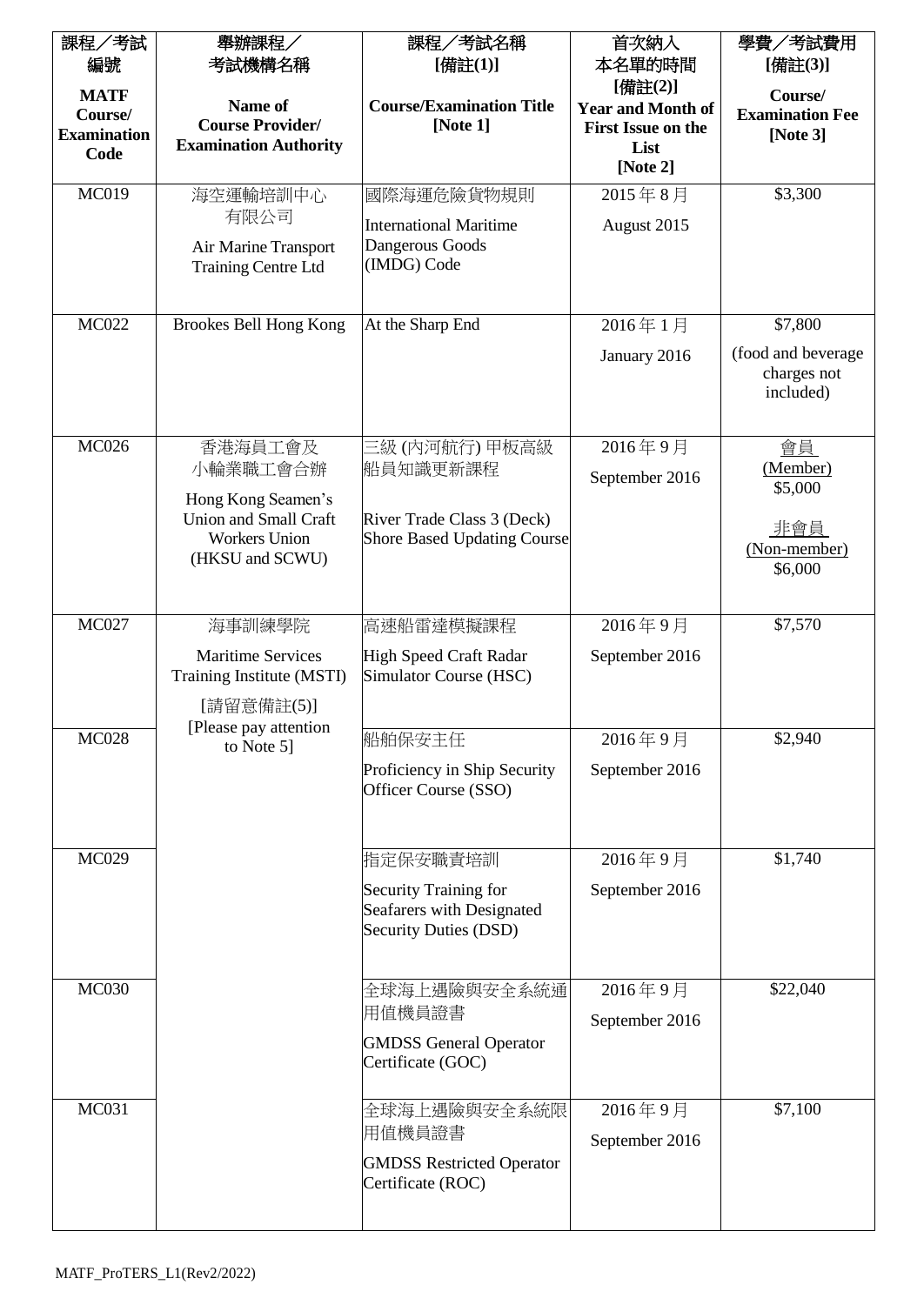| 課程/考試                                                | 舉辦課程/                                                               | 課程/考試名稱                                                                                                                                                                                  | 首次納入                                                                      | 學費/考試費用                                          |
|------------------------------------------------------|---------------------------------------------------------------------|------------------------------------------------------------------------------------------------------------------------------------------------------------------------------------------|---------------------------------------------------------------------------|--------------------------------------------------|
| 編號                                                   | 考試機構名稱                                                              | [備註(1)]                                                                                                                                                                                  | 本名單的時間<br>[備註(2)]                                                         | [備註(3)]                                          |
| <b>MATF</b><br>Course/<br><b>Examination</b><br>Code | Name of<br><b>Course Provider/</b><br><b>Examination Authority</b>  | <b>Course/Examination Title</b><br>[Note 1]                                                                                                                                              | <b>Year and Month of</b><br><b>First Issue on the</b><br>List<br>[Note 2] | Course/<br><b>Examination Fee</b><br>[Note $3$ ] |
| <b>MC032</b>                                         | 海事訓練學院                                                              | 雷達導航 - 操作級                                                                                                                                                                               | 2016年9月                                                                   | \$13,040                                         |
|                                                      | <b>Maritime Services</b><br>Training Institute (MSTI)<br>[請留意備註(5)] | Radar Navigation at<br><b>Operational Level</b>                                                                                                                                          | September 2016                                                            |                                                  |
| MC033                                                | [Please pay attention]<br>to Note 5]                                | 雷達導航 - 管理級                                                                                                                                                                               | 2016年9月                                                                   | \$11,370                                         |
|                                                      |                                                                     | Radar Navigation at<br>Management Level (RADM)                                                                                                                                           | September 2016                                                            |                                                  |
| <b>MC034</b>                                         | 香港付貨人委員會                                                            | <b>International Maritime</b>                                                                                                                                                            | 2016年9月                                                                   | \$1,000                                          |
|                                                      | The Hong Kong Shippers'<br>Council                                  | Dangerous Goods Code<br><b>Training Program</b>                                                                                                                                          | September 2016                                                            |                                                  |
|                                                      | and                                                                 |                                                                                                                                                                                          |                                                                           |                                                  |
|                                                      | 香港專業教育學院<br>(IVE) (青衣分校)                                            |                                                                                                                                                                                          |                                                                           |                                                  |
|                                                      | The Hong Kong Institute<br>of Vocational Education<br>(Tsing Yi)    |                                                                                                                                                                                          |                                                                           |                                                  |
| <b>MC035</b>                                         | 香港大學專業進修學院                                                          | 國際供應鏈及船務管理                                                                                                                                                                               | 2016年9月                                                                   | \$13,900 per module                              |
|                                                      | <b>HKU School of Professional</b><br>and Continuing Education       | (榮譽)理學士<br>BSc (Hons) in<br><b>International Supply</b><br>Chain and Shipping<br>Management (BISCS)<br>and<br>航運及物流 (榮譽) 理學士<br>BSc (Hons) in Maritime<br><b>Transport and Logistics</b> | September 2016                                                            |                                                  |
|                                                      |                                                                     | (BMTL)<br><b>Relevant modules under</b>                                                                                                                                                  |                                                                           |                                                  |
|                                                      |                                                                     | <b>BISCS or BMTL:</b>                                                                                                                                                                    |                                                                           |                                                  |
|                                                      |                                                                     | ✧<br>Ports and<br>Intermodalism;                                                                                                                                                         |                                                                           |                                                  |
|                                                      |                                                                     | ✧<br>International Shipping;                                                                                                                                                             |                                                                           |                                                  |
|                                                      |                                                                     | ✧<br><b>Strategic Management</b><br>and Governance;                                                                                                                                      |                                                                           |                                                  |
|                                                      |                                                                     | ✧<br>Carriage of Goods by<br>Sea                                                                                                                                                         |                                                                           |                                                  |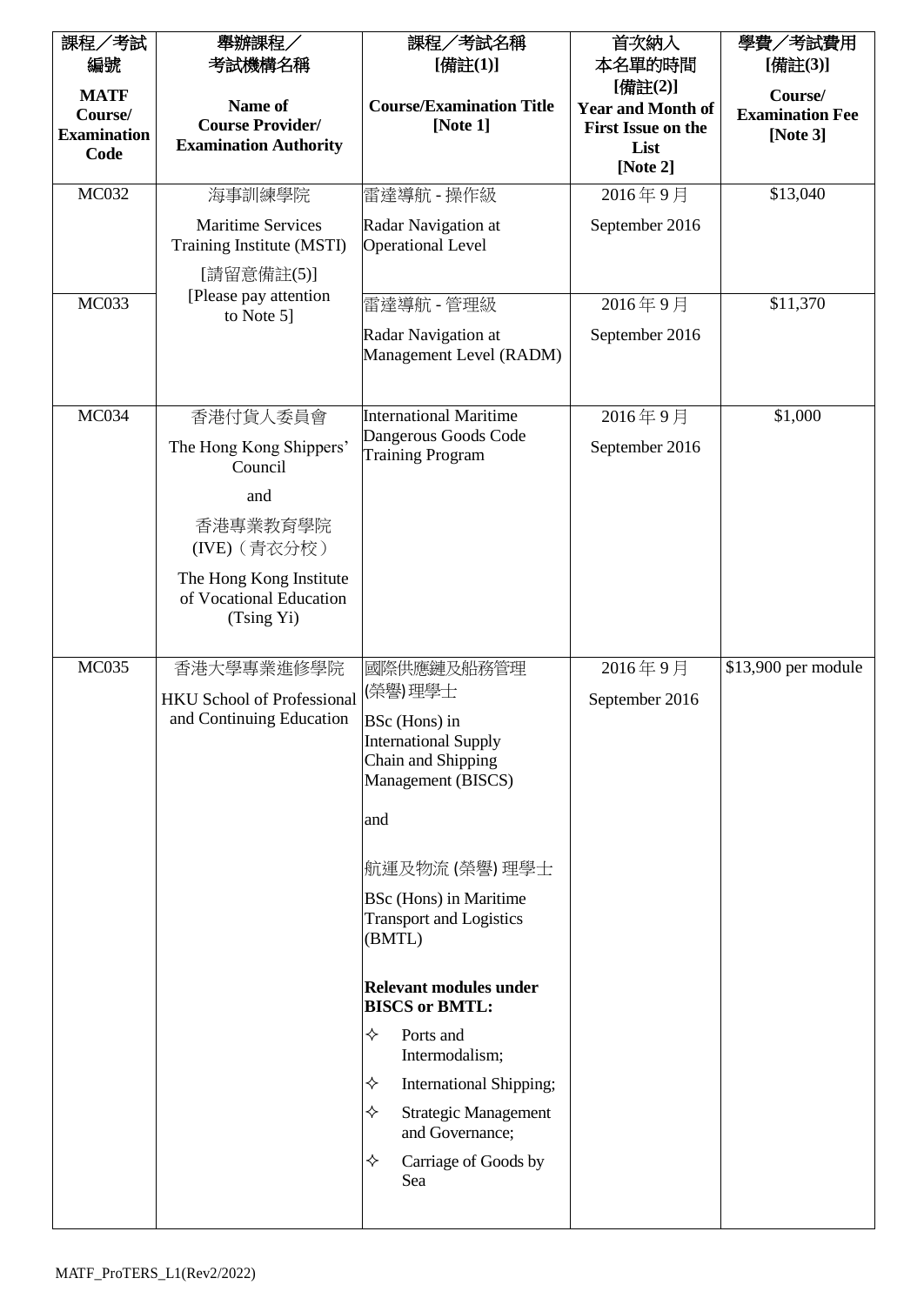| 課程/考試                                                      | 舉辦課程/                                                                                                     | 課程/考試名稱                                                                                                                                                                                                                                                                                                                                                                                                                                                                                                                                                                                  | 首次納入                                                                               | 學費/考試費用                                                  |
|------------------------------------------------------------|-----------------------------------------------------------------------------------------------------------|------------------------------------------------------------------------------------------------------------------------------------------------------------------------------------------------------------------------------------------------------------------------------------------------------------------------------------------------------------------------------------------------------------------------------------------------------------------------------------------------------------------------------------------------------------------------------------------|------------------------------------------------------------------------------------|----------------------------------------------------------|
| 編號<br><b>MATF</b><br>Course/<br><b>Examination</b><br>Code | 考試機構名稱<br>Name of<br><b>Course Provider/</b><br><b>Examination Authority</b>                              | [備註(1)]<br><b>Course/Examination Title</b><br>[Note 1]                                                                                                                                                                                                                                                                                                                                                                                                                                                                                                                                   | 本名單的時間<br>[備註(2)]<br><b>Year and Month of</b><br><b>First Issue on the</b><br>List | [備註(3)]<br>Course/<br><b>Examination Fee</b><br>[Note 3] |
|                                                            |                                                                                                           |                                                                                                                                                                                                                                                                                                                                                                                                                                                                                                                                                                                          | [Note 2]                                                                           |                                                          |
| <b>MC037</b>                                               | 香港海員工會<br>Hong Kong Seamen's<br>Union<br>and<br>廣東省廣遠職業技術學校<br>Guangdong<br>Vocational School of<br>COSCO | 船舶高壓電氣安全知識<br>培訓證書<br>Marine High Voltage<br><b>Electrical Safety</b><br>Knowledge Training<br>Certificate                                                                                                                                                                                                                                                                                                                                                                                                                                                                               | 2016年9月<br>September 2016                                                          | \$2,200                                                  |
| <b>MC039</b>                                               | SkillsPlus Limited<br>[請留意備註(4)]                                                                          | <b>Applied Shipping</b><br><b>Business (ASB)</b>                                                                                                                                                                                                                                                                                                                                                                                                                                                                                                                                         | 2017年6月<br>June 2017                                                               | USD 600 per module                                       |
|                                                            | [Please pay attention]<br>to Note 4]                                                                      | <b>Modules under ASB:</b><br>✧<br>Practical Dry Cargo<br>Chartering Part 1;<br>✧<br>Practical Dry Cargo<br>Chartering Part 2;<br>✧<br>Ship Sale & Purchase:<br>Learning through Case-<br>studies Part 1;<br>Ship Sale & Purchase:<br>Learning through Case-<br>studies Part 2;<br>✧<br>Technical & Operations<br>Management for<br><b>Commercial Managers;</b><br>✧<br>Ship Finance $\&$<br><b>Investment Decision</b><br><b>Making Process;</b><br>Cost Management for<br>✧<br><b>Ship Managers</b><br>(Commercial &<br>technical);<br>and<br>✧<br>Shipping Disputes $\&$<br>Prevention |                                                                                    |                                                          |
| <b>MC040</b>                                               |                                                                                                           | <b>Master Class: Shipping</b><br><b>Contracts Management</b>                                                                                                                                                                                                                                                                                                                                                                                                                                                                                                                             | 2017年6月<br>June 2017                                                               | \$11,000                                                 |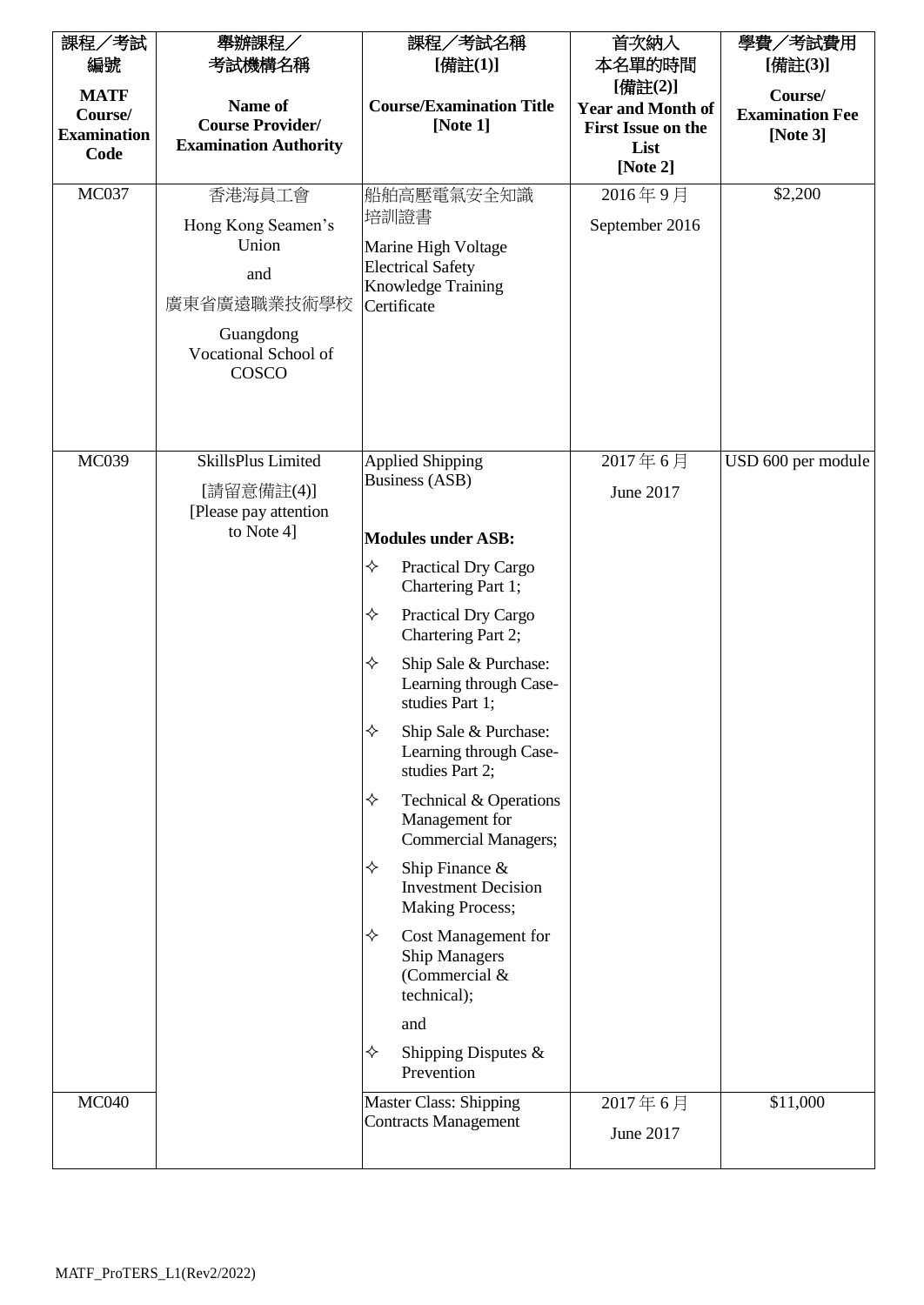| 課程/考試              | 舉辦課程/                        | 課程/考試名稱                                          | 首次納入                      | 學費/考試費用                |
|--------------------|------------------------------|--------------------------------------------------|---------------------------|------------------------|
| 編號                 | 考試機構名稱                       | [備註(1)]                                          | 本名單的時間                    | [備註(3)]                |
| <b>MATF</b>        |                              |                                                  | [備註(2)]                   | Course/                |
| Course/            | Name of                      | <b>Course/Examination Title</b>                  | <b>Year and Month of</b>  | <b>Examination Fee</b> |
| <b>Examination</b> | <b>Course Provider/</b>      | [Note 1]                                         | <b>First Issue on the</b> | [Note $3$ ]            |
| Code               | <b>Examination Authority</b> |                                                  | List                      |                        |
|                    |                              |                                                  | [Note 2]                  |                        |
| <b>MC041</b>       | SkillsPlus Limited           | <b>Master Class: Shipping</b>                    | 2017年6月                   | <b>USD 2,000</b>       |
|                    | [請留意備註(4)]                   | <b>Risk Mitigation through</b><br>Application of | June 2017                 |                        |
|                    | [Please pay attention        | <b>Emotional Intelligence</b>                    |                           |                        |
|                    | to Note 4]                   | & Cross Functional                               |                           |                        |
|                    |                              | Knowledge                                        |                           |                        |
|                    |                              |                                                  |                           |                        |
| <b>MC042</b>       | 海運學會                         | Practical Course of                              | 2017年6月                   | 會員                     |
|                    | Institute of                 | Trading Certificates in<br><b>Ship Operation</b> | June 2017                 | (Member)<br>\$1,500    |
|                    | Seatransport                 |                                                  |                           |                        |
|                    |                              |                                                  |                           | <u>非會員</u>             |
|                    |                              |                                                  |                           | (Non-member)           |
|                    |                              |                                                  |                           | \$2,000                |
|                    |                              |                                                  |                           |                        |
| MC043              | The Nautical Institute       | Navigation Assessor's<br>Course                  | 2017年8月                   | 會員                     |
|                    |                              |                                                  | August 2017               | (Member)<br>\$9,000    |
|                    |                              |                                                  |                           |                        |
|                    |                              |                                                  |                           | <u>非會員</u>             |
|                    |                              |                                                  |                           | (Non-member)           |
|                    |                              |                                                  |                           | \$10,000               |
|                    |                              |                                                  |                           |                        |
| <b>MC044</b>       | 海事訓練學院                       | 內河船隻電子海圖顯示與信                                     | 2017年9月                   | \$4,800                |
|                    | <b>Maritime Services</b>     | 息系統操作                                            | September 2017            |                        |
|                    | Training Institute (MSTI)    | River Trade Operational Use                      |                           |                        |
|                    | [請留意備註(5)]                   | of Electronic Chart Display                      |                           |                        |
|                    | [Please pay attention]       | and Information System (RT-<br>ECDIS)            |                           |                        |
|                    | to Note 5]                   |                                                  |                           |                        |
| <b>MC045</b>       |                              | 海事資源管理                                           | 2017年9月                   | \$7,370                |
|                    |                              | <b>Maritime Resource</b>                         | September 2017            |                        |
|                    |                              | Management                                       |                           |                        |
| <b>MC046</b>       |                              |                                                  |                           | \$5,370                |
|                    |                              | 油輪及化學品船貨物操作基<br>本訓練                              | 2017年9月                   |                        |
|                    |                              |                                                  | September 2017            |                        |
|                    |                              | Basic Training for Oil and                       |                           |                        |
|                    |                              | <b>Chemical Tanker Cargo</b><br>Operations       |                           |                        |
|                    |                              |                                                  |                           |                        |
| <b>MC047</b>       |                              | 精練甲板人員                                           | 2017年9月                   | \$15,000               |
|                    |                              | <b>Efficient Deck Hand</b>                       | September 2017            |                        |
|                    |                              |                                                  |                           |                        |
|                    |                              |                                                  |                           |                        |
|                    |                              |                                                  |                           |                        |
|                    |                              |                                                  |                           |                        |
|                    |                              |                                                  |                           |                        |
|                    |                              |                                                  |                           |                        |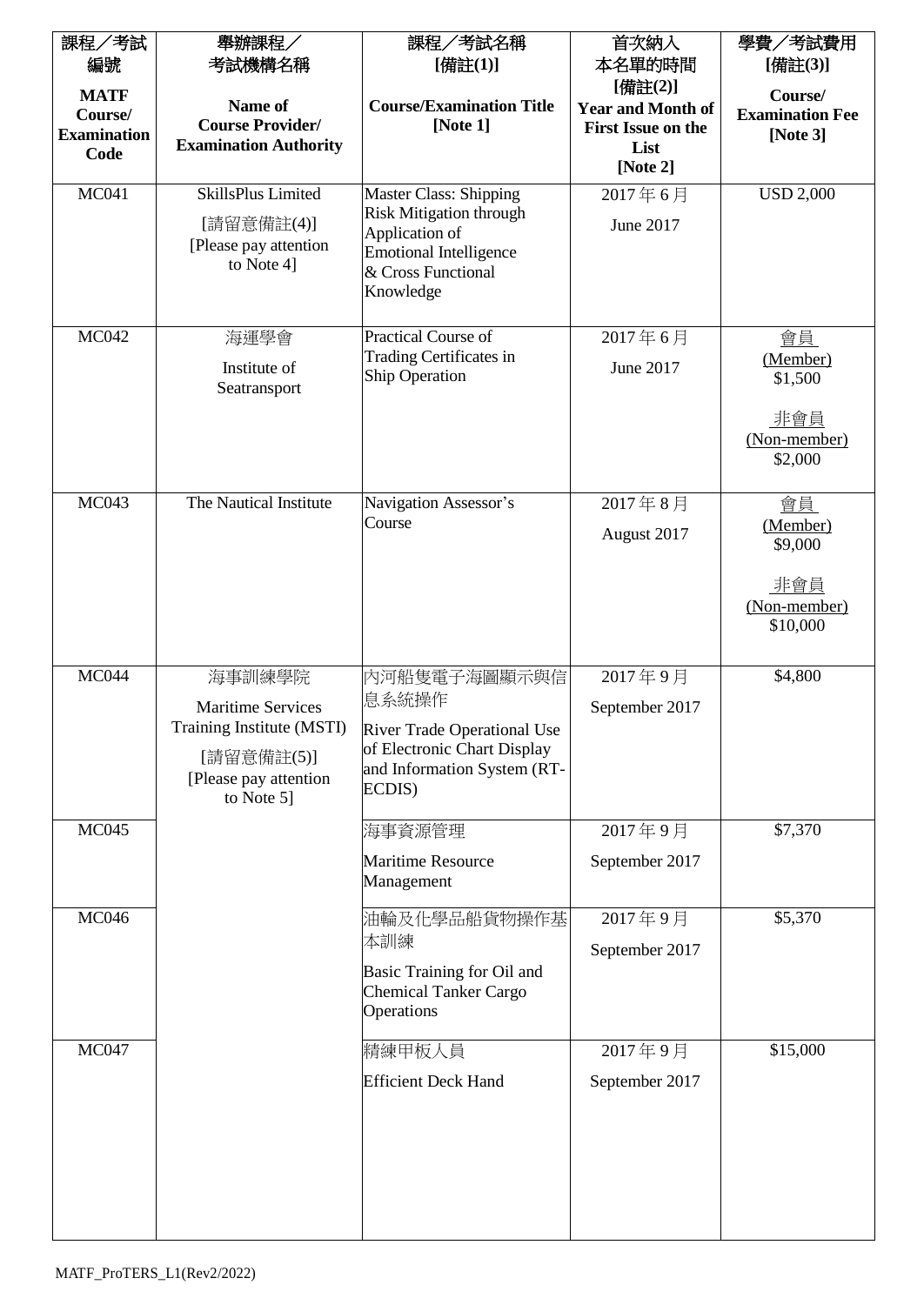| 舉辦課程/<br>考試機構名稱                                                                              | 課程/考試名稱<br>[備註(1)]                                                                                 | 首次納入<br>本名單的時間                                                | 學費/考試費用<br>[備註(3)]                               |
|----------------------------------------------------------------------------------------------|----------------------------------------------------------------------------------------------------|---------------------------------------------------------------|--------------------------------------------------|
| Name of<br><b>Course Provider/</b><br><b>Examination Authority</b>                           | <b>Course/Examination Title</b><br>[Note 1]                                                        | <b>Year and Month of</b><br><b>First Issue on the</b><br>List | Course/<br><b>Examination Fee</b><br>[Note $3$ ] |
|                                                                                              |                                                                                                    | [Note 2]                                                      |                                                  |
| 海事訓練學院<br><b>Maritime Services</b><br>Training Institute (MSTI)                              | <b>Upgrading Course for</b><br>Certificate of<br>Competency (CoC)<br>Class 3 (Deck) (CoC3D)        | 2017年9月<br>September 2017                                     |                                                  |
| [Please pay attention]                                                                       | <b>Relevant modules under</b><br>$(CoC3D)$ :                                                       |                                                               |                                                  |
|                                                                                              | ✧<br><b>Coastal Navigation</b><br>(CTN);                                                           |                                                               | \$7,670                                          |
|                                                                                              | ✧<br><b>Offshore Navigation</b><br>(OFN);                                                          |                                                               | \$5,240                                          |
|                                                                                              | ✧<br>General Ship<br>Knowledge (GSK);                                                              |                                                               | \$8,570                                          |
|                                                                                              | ✧<br>Watch-keeping<br>and Meteorology<br>(WKM);                                                    |                                                               | \$7,000                                          |
|                                                                                              | Proficiency in<br>✧<br>Communication<br>(PCO);                                                     |                                                               | \$2,840                                          |
|                                                                                              | ✧<br>Seamanship and<br>Safety (SMS)                                                                |                                                               | \$5,240                                          |
| SkillsPlus Limited<br>and<br>the Chartered Institute<br>of Arbitrators (East<br>Asia Branch) | <b>Shipping Contracts</b><br>Management and<br><b>Introduction to International</b><br>Arbitration | 2017年10月<br>October 2017                                      | \$16,000                                         |
| Lloyd's Maritime                                                                             | Certificate in Naval                                                                               | 2018年1月                                                       | GBP 1,699/                                       |
| Academy<br>[請留意備註(4)]<br>[Please pay attention<br>to Note 4]                                 |                                                                                                    | January 2018                                                  | <b>USD 2,209</b>                                 |
| 快捷航海儀器有限公司<br><b>Express Marine</b><br><b>Electronics Company</b><br>Limited                 | <b>Restricted Certificate of</b><br>Competency in<br>Radiotelephony (Short<br>Range) Course        | 2018年5月<br>May 2018                                           | \$3,800                                          |
|                                                                                              | [請留意備註(5)]<br>to Note 5]                                                                           | Architecture                                                  | [備註(2)]                                          |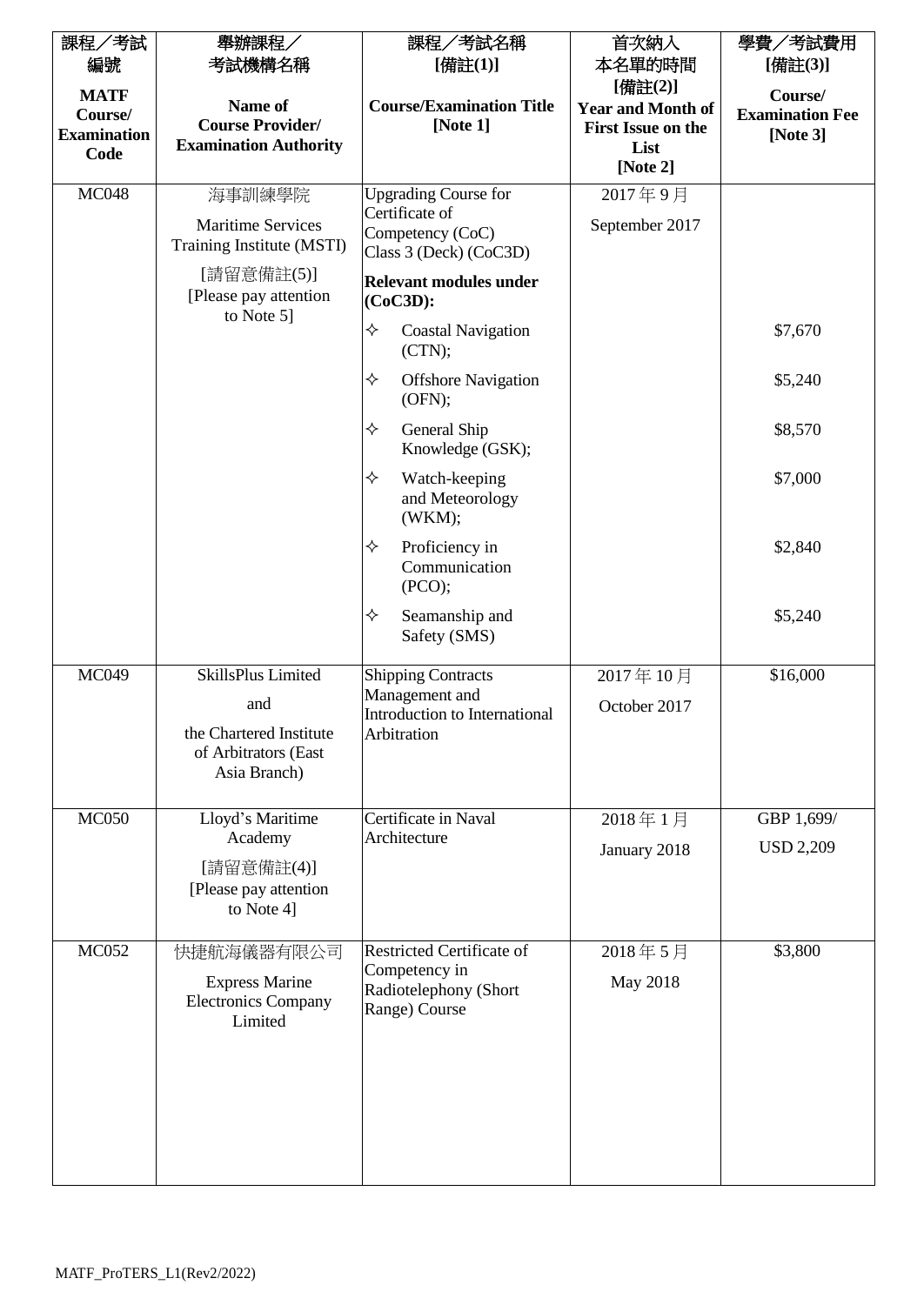| 課程/考試                                                | 舉辦課程/                                                              | 課程/考試名稱                                                                                                                                     | 首次納入                                                                                 | 學費/考試費用                                          |
|------------------------------------------------------|--------------------------------------------------------------------|---------------------------------------------------------------------------------------------------------------------------------------------|--------------------------------------------------------------------------------------|--------------------------------------------------|
| 編號                                                   | 考試機構名稱                                                             | [備註(1)]                                                                                                                                     | 本名單的時間                                                                               | [備註(3)]                                          |
| <b>MATF</b><br>Course/<br><b>Examination</b><br>Code | Name of<br><b>Course Provider/</b><br><b>Examination Authority</b> | <b>Course/Examination Title</b><br>[Note $1$ ]                                                                                              | [備註(2)]<br><b>Year and Month of</b><br><b>First Issue on the</b><br>List<br>[Note 2] | Course/<br><b>Examination Fee</b><br>[Note $3$ ] |
| MC053                                                | SkillsPlus Limited                                                 | Shipping & Ship                                                                                                                             | 2018年5月                                                                              |                                                  |
|                                                      | [請留意備註(4)]<br>[Please pay attention]                               | Management                                                                                                                                  | May 2018                                                                             |                                                  |
|                                                      | to Note 4]                                                         | <b>Relevant modules:</b>                                                                                                                    |                                                                                      |                                                  |
|                                                      |                                                                    | ♦<br><b>Impact of New</b><br>Regulations on<br>Shipping: Owners' &<br>Managers' dilemma<br>(NewRegs);                                       |                                                                                      | USD 250 per module                               |
|                                                      |                                                                    | ♦<br>Ships' Steel Work &<br>Welding: Planning,<br>Execution of repairs &<br><b>Avoiding Stress-raisers</b><br>(ShipWeld);                   |                                                                                      | USD 250 per module                               |
|                                                      |                                                                    | ✧<br><b>Essential Commercial</b><br>Knowledge for<br>Shipping<br>Professionals;                                                             |                                                                                      | USD 500 per module                               |
|                                                      |                                                                    | ✧<br>Condition<br>Assessment<br>Program (CAP);                                                                                              |                                                                                      | USD 500 per module                               |
|                                                      |                                                                    | ✧<br>Ship inspections<br>(Routine & Pre-<br>Purchase): Where<br>& what to look for<br>asset acquisition<br>& preservation<br>(ShipInspect); |                                                                                      | USD 500 per module                               |
|                                                      |                                                                    | ✧<br>Ships' Coatings:<br>"Protection is<br>better than Cure"<br>(ShipCoat);                                                                 |                                                                                      | USD 500 per module                               |
|                                                      |                                                                    | ✧<br>Managing dry-<br>docking & special<br>surveys<br>effectively<br>(ShipRepair);                                                          |                                                                                      | USD 500 per module                               |
|                                                      |                                                                    | ✧<br>New Building<br>Supervision: Do's<br>& Don'ts<br>(ShipBuild)                                                                           |                                                                                      | USD 500 per module                               |
| <b>MC054</b>                                         | 快捷航海儀器有限公司                                                         | 限用無線電話資格証書                                                                                                                                  | 2016年11月                                                                             | \$7,000                                          |
| (早前為<br>previously<br>LC030                          | <b>Express Marine</b><br><b>Electronics Company</b><br>Limited     | (長距離)<br><b>Restricted Certificate of</b><br>Competency in<br>Radiotelephony (Long<br>Range)                                                | November 2016                                                                        |                                                  |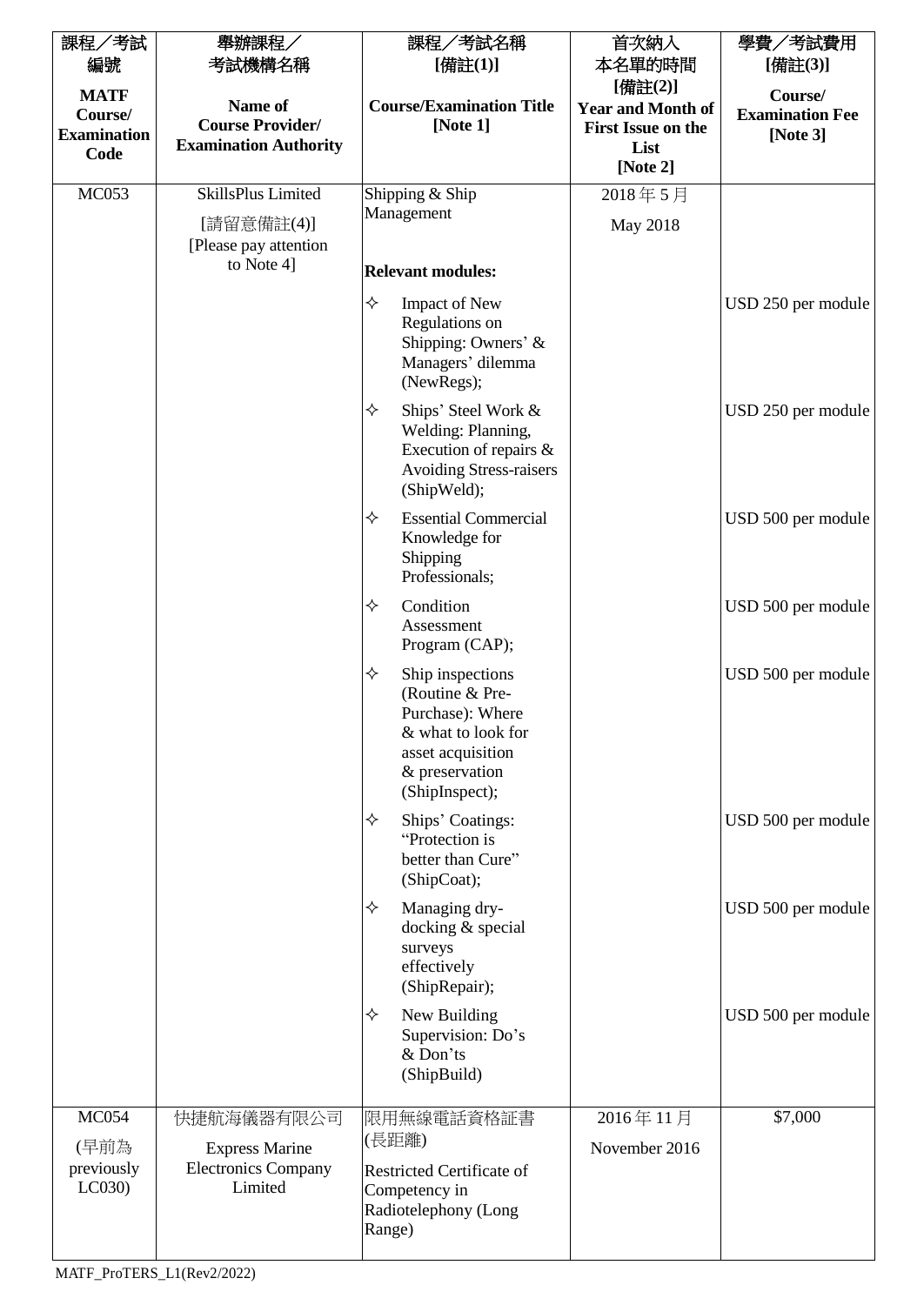| 課程/考試              | 舉辦課程/                                            | 課程/考試名稱                                                | 首次納入                     | 學費/考試費用                      |
|--------------------|--------------------------------------------------|--------------------------------------------------------|--------------------------|------------------------------|
| 編號                 | 考試機構名稱                                           | [備註(1)]                                                | 本名單的時間                   | [備註(3)]                      |
| <b>MATF</b>        |                                                  |                                                        | [備註(2)]                  | Course/                      |
| Course/            | Name of                                          | <b>Course/Examination Title</b>                        | <b>Year and Month of</b> | <b>Examination Fee</b>       |
| <b>Examination</b> | <b>Course Provider/</b>                          | [Note 1]                                               | First Issue on the       | [Note $3$ ]                  |
| Code               | <b>Examination Authority</b>                     |                                                        | List                     |                              |
|                    |                                                  |                                                        | [Note $2$ ]              |                              |
| <b>MC055</b>       | <b>DNV AS</b>                                    | <b>Internal Auditor ISM-ISPS-</b>                      | 2018年9月                  | SGD 1,190                    |
|                    | [請留意備註(4)]                                       | <b>MLC</b> for Shipping                                | September 2018           |                              |
|                    | [Please pay attention]                           | Companies                                              |                          |                              |
|                    | to Note 4]                                       |                                                        |                          |                              |
| <b>MC056</b>       | The Nautical Institute                           | Marine Incident Investigation                          | 2018年11月                 | 會員                           |
|                    |                                                  | and Analysis Course                                    | November 2018            | (Member)                     |
|                    |                                                  |                                                        |                          | \$6,720                      |
|                    |                                                  |                                                        |                          |                              |
|                    |                                                  |                                                        |                          | 非會員<br>(Non-member)          |
|                    |                                                  |                                                        |                          | \$8,220                      |
|                    |                                                  |                                                        |                          |                              |
|                    |                                                  |                                                        |                          | (lunch and beverage          |
|                    |                                                  |                                                        |                          | charges not                  |
|                    |                                                  |                                                        |                          | included)                    |
| <b>MC057</b>       | SkillsPlus Limited                               | <b>Master Class: Shipping Risk</b>                     | 2018年12月                 | <b>USD 750</b>               |
|                    | [請留意備註(4)]                                       | Management & Derivatives                               | December 2018            |                              |
|                    | [Please pay attention                            | (An Applied Approach)                                  |                          |                              |
| <b>MC058</b>       | to Note 4]                                       | Advance Workshop: Shipping                             | 2018年12月                 | <b>USD 900</b>               |
|                    |                                                  | Risk Management &                                      |                          |                              |
|                    |                                                  | Derivatives (An Applied                                | December 2018            |                              |
|                    |                                                  | Approach)                                              |                          |                              |
| <b>MC059</b>       | <b>IBC</b> Asia                                  | Shipping Law and Contract                              | 2019年2月                  | SGD 3,295                    |
|                    | [請留意備註(4)]                                       | Fundamentals                                           | February 2019            |                              |
|                    | [Please pay attention                            |                                                        |                          | (luncheon and<br>refreshment |
|                    | to Note 4]                                       |                                                        |                          | charges not                  |
|                    |                                                  |                                                        |                          | included)                    |
| <b>MC060</b>       |                                                  | Bunkering 2020 – Preparation,                          | 2019年2月                  | SGD 3,295                    |
|                    |                                                  | Disputes and Claims                                    |                          |                              |
|                    |                                                  |                                                        | February 2019            | (luncheon and                |
|                    |                                                  |                                                        |                          | refreshment                  |
|                    |                                                  |                                                        |                          | charges not<br>included)     |
| <b>MC061</b>       |                                                  | Marine Scrubbers and Exhaust                           | 2019年2月                  | SGD 3,295                    |
|                    |                                                  | <b>Gas Cleaning Systems</b>                            |                          |                              |
|                    |                                                  |                                                        | February 2019            | (luncheon and                |
|                    |                                                  |                                                        |                          | refreshment                  |
|                    |                                                  |                                                        |                          | charges not                  |
|                    |                                                  |                                                        |                          | included)                    |
| MC062              | 海運學會                                             | Ship Stability Course for<br><b>Shipping Personnel</b> | 2019年3月                  | \$5,400                      |
|                    | <b>Institute of Seatransport</b>                 |                                                        | March 2019               |                              |
| MC063              | SkillsPlus Limited                               | Maritime Contracts and                                 | 2019年4月                  | \$10,000                     |
|                    | and                                              | <b>Introduction to Mediation</b>                       |                          |                              |
|                    |                                                  |                                                        | April 2019               | (meal charges not            |
|                    | Academy of International                         |                                                        |                          | included)                    |
|                    | Dispute Resolution &<br>Professional Negotiation |                                                        |                          |                              |
|                    |                                                  |                                                        |                          |                              |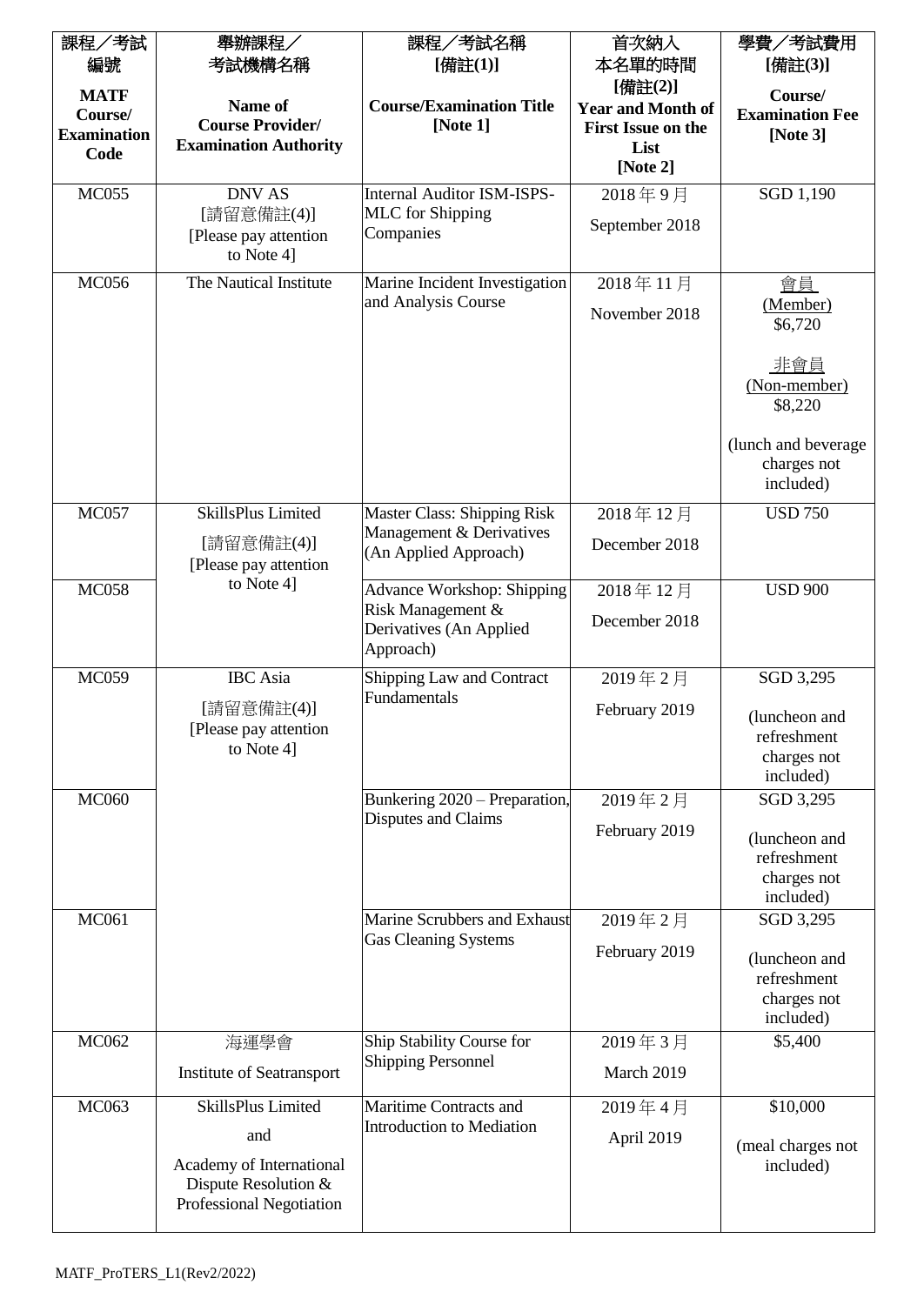| 課程/考試              | 舉辦課程/                                     | 課程/考試名稱                                                          | 首次納入                     | 學費/考試費用                          |
|--------------------|-------------------------------------------|------------------------------------------------------------------|--------------------------|----------------------------------|
| 編號                 | 考試機構名稱                                    | [備註(1)]                                                          | 本名單的時間                   | [備註(3)]                          |
| <b>MATF</b>        |                                           |                                                                  | [備註(2)]                  | Course/                          |
| Course/            | Name of                                   | <b>Course/Examination Title</b>                                  | <b>Year and Month of</b> | <b>Examination Fee</b>           |
| <b>Examination</b> | <b>Course Provider/</b>                   | [Note 1]                                                         | First Issue on the       | [Note $3$ ]                      |
| Code               | <b>Examination Authority</b>              |                                                                  | List                     |                                  |
|                    |                                           |                                                                  | [Note 2]                 |                                  |
| <b>MC064</b>       | 波羅的海國際航運公會                                | <b>BIMCO</b> Asia Shipping School                                | 2019年4月                  | 會員                               |
|                    | <b>BIMCO</b>                              |                                                                  | April 2019               | (Member)<br><b>EUR 1,100</b>     |
|                    | [請留意備註(4)]<br>[Please pay attention]      |                                                                  |                          | 非會員                              |
|                    | to Note 4]                                |                                                                  |                          | (Non-member)<br><b>EUR 1,500</b> |
|                    |                                           |                                                                  |                          | (lunch and break                 |
|                    |                                           |                                                                  |                          | charges not included)            |
| <b>MC065</b>       | <b>Tiberias Management</b><br>Consultants | <b>Management of Maritime</b><br>Arbitration and Costs of        | 2019年5月                  | <b>USD 1,500</b>                 |
|                    |                                           | Resolving Disputes - In                                          | May 2019                 | (luncheon and                    |
|                    | [請留意備註(4)]<br>[Please pay attention       | <b>Context of Contentious</b>                                    |                          | refreshment                      |
|                    | to Note 4]                                | <b>Dispute Resolution Clauses</b>                                |                          | charges not                      |
|                    |                                           |                                                                  |                          | included)                        |
| <b>MC066</b>       |                                           | Managing Charterparty and<br><b>Contemporary Challenges</b>      | 2019年5月                  | <b>USD 1,250</b>                 |
|                    |                                           | Facing Oil Tankers - Idle                                        | May 2019                 | (luncheon and                    |
|                    |                                           | Time, Low Day Rates,                                             |                          | refreshment                      |
|                    |                                           | Performance Breaches,                                            |                          | charges not                      |
|                    |                                           | Laytime & Demurrages                                             |                          | included)                        |
| <b>MC067</b>       |                                           | Managing Petroleum Loss and                                      | 2019年5月                  | <b>USD 900</b>                   |
|                    |                                           | <b>Contamination during Cargo</b>                                | May 2019                 |                                  |
|                    |                                           | Operations & Transportation                                      |                          | (luncheon and                    |
|                    |                                           | by Tankers                                                       |                          | refreshment<br>charges not       |
|                    |                                           |                                                                  |                          | included)                        |
|                    |                                           |                                                                  |                          |                                  |
| <b>MC068</b>       |                                           | Managing Challenges in Self-<br><b>Assessment of Tankers for</b> | 2019年5月                  | <b>USD 1,500</b>                 |
|                    |                                           | Time Charter Party - Evaluate                                    | May 2019                 | (luncheon and                    |
|                    |                                           | Impact of SIRE, Q88 and VIQ                                      |                          | refreshment                      |
|                    |                                           |                                                                  |                          | charges not                      |
|                    |                                           |                                                                  |                          | included)                        |
| MC069              |                                           | <b>Oil Tankers Operations</b><br><b>Management and Risks</b>     | 2019年5月                  | <b>USD 1,500</b>                 |
|                    |                                           | Mitigation in STS Transfers                                      | May 2019                 | (luncheon and                    |
|                    |                                           | and Shuttle-Tankers                                              |                          | refreshment                      |
|                    |                                           |                                                                  |                          | charges not                      |
|                    |                                           |                                                                  |                          | included)                        |
| <b>MC070</b>       |                                           | Interpreting & Managing                                          | 2019年5月                  | <b>USD 1,750</b>                 |
|                    |                                           | Time Charterparty for                                            |                          |                                  |
|                    |                                           | Offshore Support Vessels-                                        | May 2019                 | (luncheon and                    |
|                    |                                           | Mitigating Risks and                                             |                          | refreshment                      |
|                    |                                           | Safeguarding against Conflicts                                   |                          | charges not<br>included)         |
|                    |                                           | & Disputes                                                       |                          |                                  |
|                    |                                           |                                                                  |                          |                                  |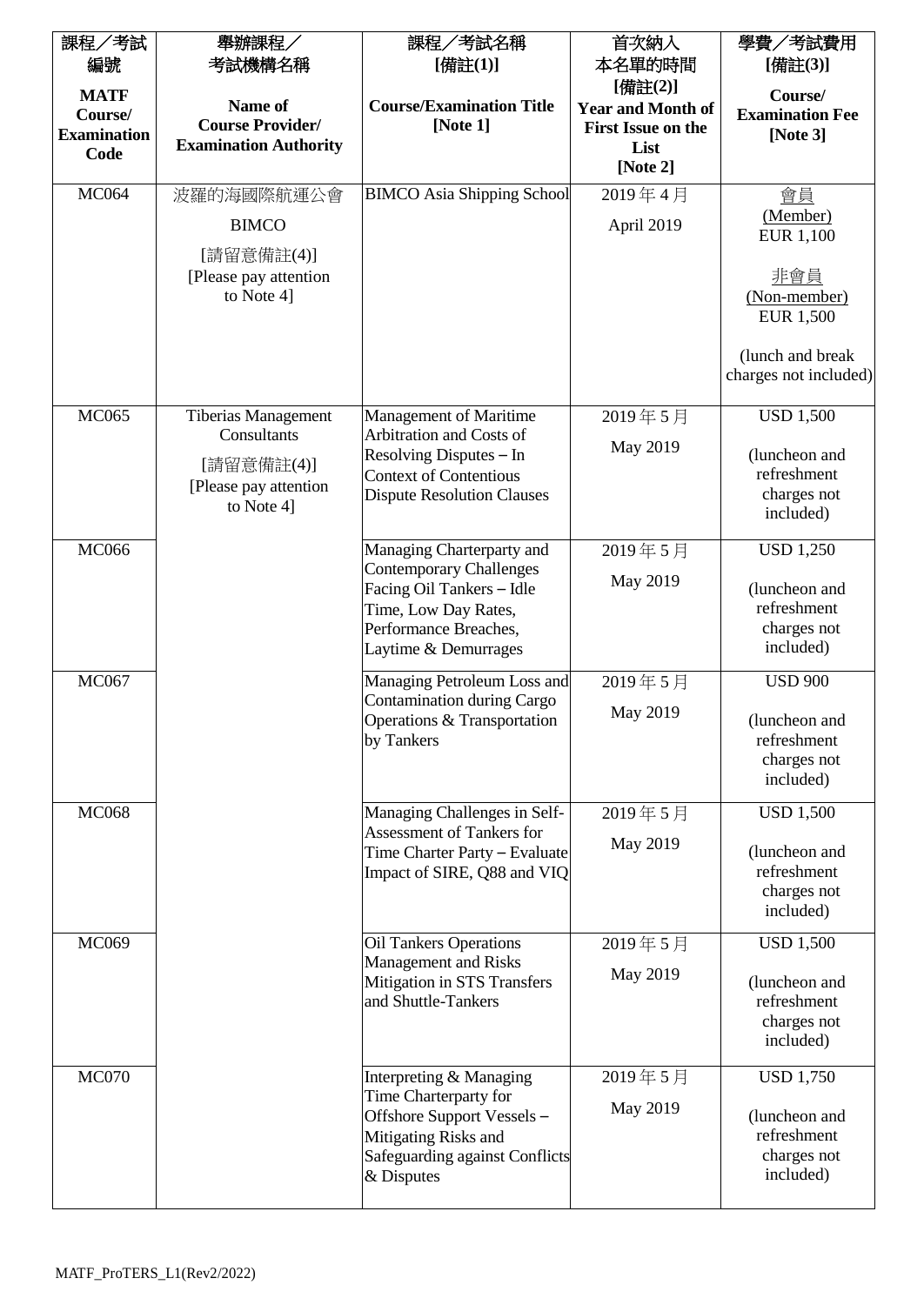| 課程/考試              | 舉辦課程/                                | 課程/考試名稱                                           | 首次納入                     | 學費/考試費用                  |
|--------------------|--------------------------------------|---------------------------------------------------|--------------------------|--------------------------|
| 編號                 | 考試機構名稱                               | [備註(1)]                                           | 本名單的時間                   | [備註(3)]                  |
| <b>MATF</b>        |                                      |                                                   | [備註(2)]                  | Course/                  |
| Course/            | Name of                              | <b>Course/Examination Title</b>                   | <b>Year and Month of</b> | <b>Examination Fee</b>   |
| <b>Examination</b> | <b>Course Provider/</b>              | [Note 1]                                          | First Issue on the       | [Note $3$ ]              |
| Code               | <b>Examination Authority</b>         |                                                   | List                     |                          |
|                    |                                      |                                                   | [Note 2]                 |                          |
| <b>MC071</b>       |                                      | Development of                                    | 2019年5月                  | <b>USD 1,500</b>         |
|                    | <b>Tiberias Management</b>           | <b>Environmentally Safe and</b>                   | May 2019                 |                          |
|                    | Consultants                          | <b>Energy Efficient Ship</b>                      |                          | (luncheon and            |
|                    |                                      | <b>Management Culture</b>                         |                          | refreshment              |
|                    | [請留意備註(4)]                           |                                                   |                          | charges not<br>included) |
| <b>MC072</b>       | [Please pay attention]<br>to Note 4] | Dry Bulk Cargo Commercial                         | 2019年5月                  | <b>USD 1,500</b>         |
|                    |                                      | and Operations Management -                       |                          |                          |
|                    |                                      | At Offshore Floating                              | May 2019                 | (luncheon and            |
|                    |                                      | Terminals for Coal (OFT)                          |                          | refreshment              |
|                    |                                      |                                                   |                          | charges not              |
|                    |                                      |                                                   |                          | included)                |
| <b>MC073</b>       | 海事訓練學院                               | High Voltage Technology for                       | 2019年5月                  | \$5,900                  |
|                    | <b>Maritime Services</b>             | Maritime Industry                                 | May 2019                 |                          |
|                    | Training Institute (MSTI)            |                                                   |                          |                          |
| <b>MC074</b>       | [請留意備註(5)]                           | <b>Upgrading Course for</b>                       | 2019年5月                  |                          |
|                    | [Please pay attention]               | Certificate of Competency                         | May 2019                 |                          |
|                    | to Note 5]                           | Class 2/1 (Deck)                                  |                          |                          |
|                    |                                      |                                                   |                          |                          |
|                    |                                      | <b>Relevant modules:</b>                          |                          |                          |
|                    |                                      | ✧<br>Commerce and Law                             |                          | \$15,440                 |
|                    |                                      |                                                   |                          |                          |
|                    |                                      |                                                   |                          |                          |
|                    |                                      | ✧<br>Passage Planning                             |                          | \$20,670                 |
|                    |                                      |                                                   |                          |                          |
|                    |                                      | ✧<br>Navigation                                   |                          | \$21,170                 |
|                    |                                      |                                                   |                          |                          |
|                    |                                      | Ship Technology<br>✧                              |                          | \$23,540                 |
|                    |                                      |                                                   |                          |                          |
|                    |                                      |                                                   |                          |                          |
|                    |                                      | Shipboard Operations<br>✧                         |                          | \$18,970                 |
|                    |                                      |                                                   |                          |                          |
| <b>MC075</b>       | Lloyd's Maritime<br>Academy          | Diploma in Maritime<br><b>Business Management</b> | 2019年6月                  | GBP 3,499/               |
|                    |                                      |                                                   | June 2019                | <b>USD 4,549</b>         |
|                    | [請留意備註(4)]<br>[Please pay attention  |                                                   |                          |                          |
| <b>MC076</b>       | to Note 4]                           | Diploma in Ship<br>Management                     | 2019年6月                  | GBP 3,499/               |
|                    |                                      |                                                   | June 2019                | <b>USD 4,549</b>         |
|                    |                                      |                                                   |                          |                          |
| <b>MC077</b>       |                                      | Diploma in Small Craft                            | 2019年6月                  | GBP 3,499/               |
|                    |                                      | Surveying                                         | June 2019                | <b>USD 4,549</b>         |
|                    |                                      |                                                   |                          |                          |
| <b>MC078</b>       |                                      | Diploma in Port                                   | 2019年6月                  | GBP 3,499/               |
|                    |                                      | Management                                        | June 2019                | <b>USD 4,549</b>         |
|                    |                                      |                                                   |                          |                          |
|                    |                                      |                                                   |                          |                          |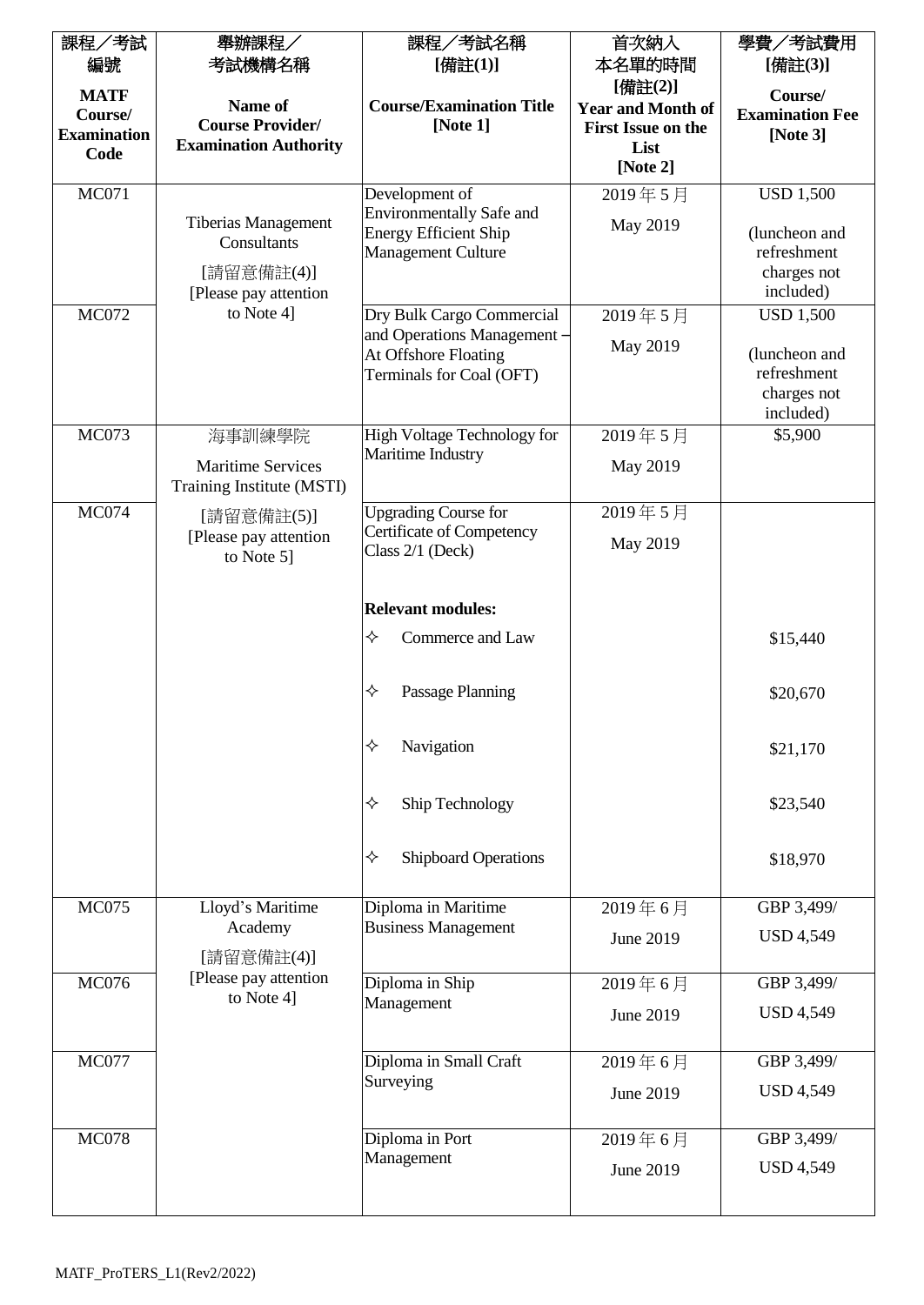| 課程/考試              | 舉辦課程/                        | 課程/考試名稱                                                       | 首次納入                      | 學費/考試費用                 |
|--------------------|------------------------------|---------------------------------------------------------------|---------------------------|-------------------------|
| 編號                 | 考試機構名稱                       | [備註(1)]                                                       | 本名單的時間                    | [備註(3)]                 |
| <b>MATF</b>        |                              |                                                               | [備註(2)]                   | Course/                 |
| Course/            | Name of                      | <b>Course/Examination Title</b>                               | <b>Year and Month of</b>  | <b>Examination Fee</b>  |
| <b>Examination</b> | <b>Course Provider/</b>      | [Note $1$ ]                                                   | <b>First Issue on the</b> | [Note 3]                |
| Code               | <b>Examination Authority</b> |                                                               | List                      |                         |
|                    |                              |                                                               | [Note 2]                  |                         |
| <b>MC079</b>       |                              | Diploma in Marine<br>Engineering                              | 2019年6月                   | GBP 3,499/              |
|                    |                              |                                                               | June 2019                 | <b>USD 4,549</b>        |
|                    |                              |                                                               |                           |                         |
| <b>MC080</b>       |                              | Certificate in Chartering                                     | 2019年6月                   | GBP 1,699/              |
|                    |                              |                                                               |                           | <b>USD 2,209</b>        |
|                    |                              |                                                               | June 2019                 |                         |
| <b>MC081</b>       |                              | Diploma in Ship                                               | 2019年6月                   | GBP 3,499/              |
|                    |                              | Superintendency                                               |                           |                         |
|                    |                              |                                                               | June 2019                 | <b>USD 4,549</b>        |
|                    |                              |                                                               |                           |                         |
| <b>MC082</b>       |                              | Diploma in Marine<br>Surveying                                | 2019年6月                   | GBP 3,499/              |
|                    |                              |                                                               | June 2019                 | <b>USD 4,549</b>        |
|                    |                              |                                                               |                           |                         |
| <b>MC083</b>       |                              | Certificate in Maritime Law                                   | 2019年6月                   | GBP 1,699/              |
|                    |                              | & Shipping Contracts                                          | June 2019                 | <b>USD 2,209</b>        |
|                    |                              |                                                               |                           |                         |
| <b>MC084</b>       | 海運學會                         | Lectures & Workshops on                                       | 2019年9月                   | 會員                      |
|                    |                              | Practical Aspects of Hull                                     |                           | (Member)                |
|                    | Institute of Seatransport    | <b>Insurance Claims</b>                                       | September 2019            | \$4,800                 |
|                    | and                          |                                                               |                           |                         |
|                    | 亞理海損理算事務所                    | <b>Relevant courses:</b>                                      |                           | 非會員                     |
|                    | Asia Maritime Adjusting      |                                                               |                           | (Non-member)<br>\$6,000 |
|                    | (Hong Kong)                  | $\diamond$ Claims in the context of<br>ITC-Hulls 1/10/83 with |                           |                         |
|                    |                              | emphasis on Particular                                        |                           | (for 4 courses)         |
|                    |                              | Average                                                       |                           |                         |
|                    |                              | ✧<br>General Average per                                      |                           |                         |
|                    |                              | York-Antwerp Rules and                                        |                           |                         |
|                    |                              | Salvage per Lloyd's                                           |                           |                         |
|                    |                              | Open Form                                                     |                           |                         |
|                    |                              | Total Loss and Sue &<br>✧                                     |                           |                         |
|                    |                              | Labour Charges in terms<br>of ITC-Hulls 1/10/83               |                           |                         |
|                    |                              |                                                               |                           |                         |
|                    |                              | ✧<br>Collision Liability and<br>Marine Insurance              |                           |                         |
|                    |                              |                                                               |                           |                         |
|                    |                              |                                                               |                           |                         |
|                    |                              |                                                               |                           |                         |
|                    |                              |                                                               |                           |                         |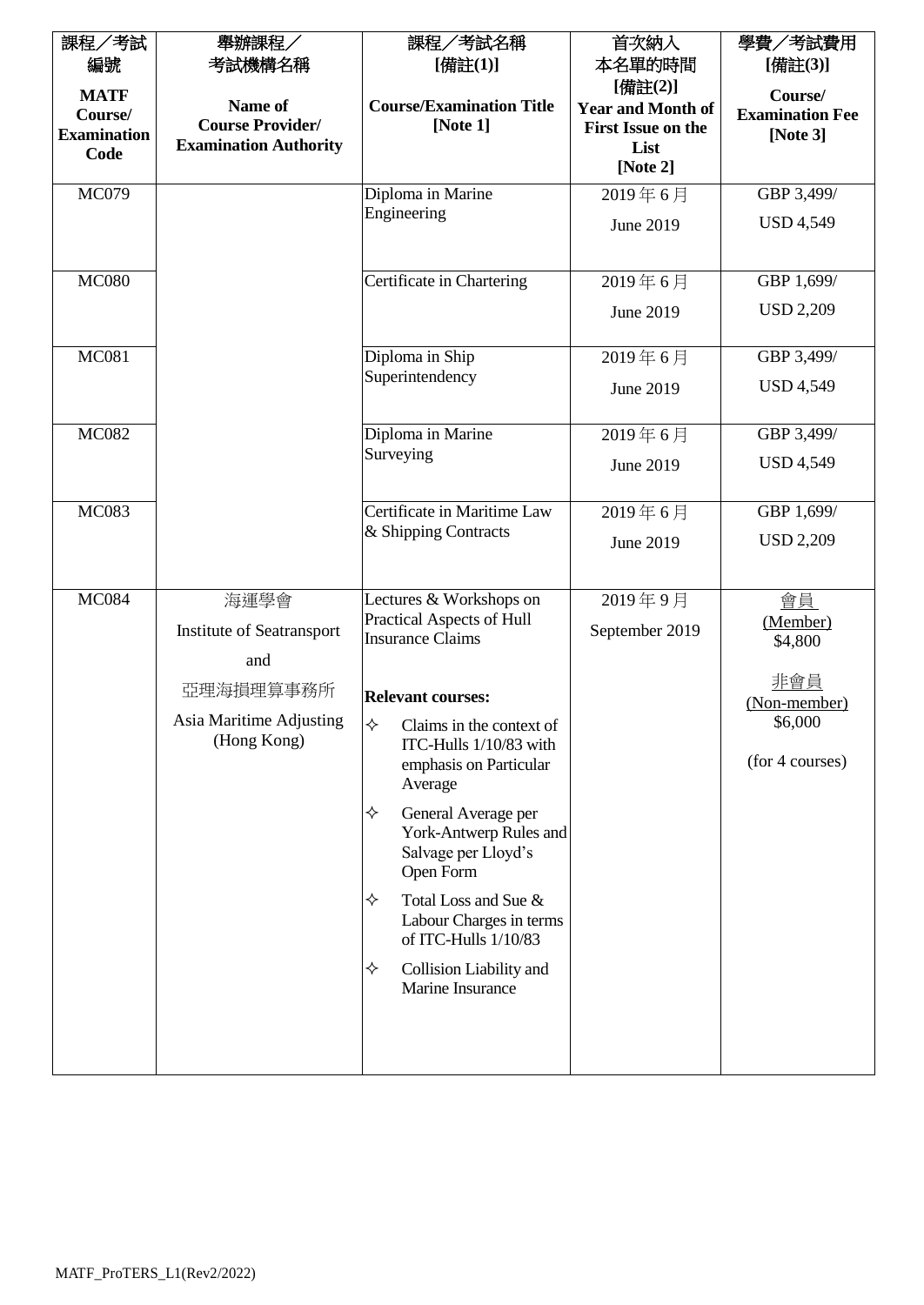| 課程/考試              | 舉辦課程/                                          | 課程/考試名稱                                                            | 首次納入                      | 學費/考試費用                                      |
|--------------------|------------------------------------------------|--------------------------------------------------------------------|---------------------------|----------------------------------------------|
| 編號                 | 考試機構名稱                                         | [備註(1)]                                                            | 本名單的時間                    | [備註(3)]                                      |
| <b>MATF</b>        |                                                |                                                                    | [備註(2)]                   | Course/                                      |
| Course/            | Name of                                        | <b>Course/Examination Title</b>                                    | <b>Year and Month of</b>  | <b>Examination Fee</b>                       |
| <b>Examination</b> | <b>Course Provider/</b>                        | [Note 1]                                                           | <b>First Issue on the</b> | [Note $3$ ]                                  |
| Code               | <b>Examination Authority</b>                   |                                                                    | List<br>[Note 2]          |                                              |
|                    |                                                |                                                                    |                           |                                              |
| <b>MC085</b>       | 波羅的海國際航運公會                                     | Offshore, Project and<br><b>Heavylift Chartering</b>               | 2019年9月                   | 會員<br>(Member)                               |
|                    | <b>BIMCO</b>                                   |                                                                    | September 2019            | EUR 1,100                                    |
|                    | [請留意備註(4)]                                     |                                                                    |                           | 非會員                                          |
|                    | [Please pay attention]                         |                                                                    |                           | (Non-member)                                 |
|                    | to Note 4]                                     |                                                                    |                           | <b>EUR 1,500</b>                             |
|                    |                                                |                                                                    |                           | (lunch and break                             |
|                    |                                                |                                                                    |                           | charges not included)                        |
| <b>MC086</b>       | 海運學會                                           | <b>Engine Department</b>                                           | 2019年9月                   | \$4,980                                      |
|                    |                                                | <b>Introductory Course</b>                                         |                           |                                              |
|                    | Institute of Seatransport                      |                                                                    | September 2019            |                                              |
| <b>MC087</b>       | 香港仲裁司學會                                        | <b>HKIArb Associate Entry</b>                                      | 2019年11月                  | \$3,800                                      |
|                    |                                                | Course                                                             | November 2019             |                                              |
|                    | Hong Kong Institute of<br>Arbitrators (HKIArb) |                                                                    |                           |                                              |
|                    |                                                |                                                                    |                           |                                              |
| <b>MC088</b>       | 國際航運保險聯盟                                       | <b>IUMI</b> Annual Conference                                      | 2020年8月                   | 會員                                           |
|                    | The International Union of                     |                                                                    | August 2020               | (Member)                                     |
|                    | Marine Insurance (IUMI)                        | <b>Relevant workshops in</b>                                       |                           | KRW 792,000                                  |
|                    | [請留意備註(4)]                                     | 2021:                                                              |                           | 非會員                                          |
|                    | [Please pay attention]                         |                                                                    |                           | (Non-member)                                 |
|                    | to Note 4]                                     | ✧<br>President's Workshop                                          |                           | KRW 957,000                                  |
|                    |                                                | ✧<br>Facts & Figures<br>Workshop                                   |                           | (Refund of<br>enrollment fee for             |
|                    |                                                | ✧<br>Ocean Hull Workshop                                           |                           | <b>IUMI</b> Annual                           |
|                    |                                                | ✧<br><b>Offshore Energy</b>                                        |                           | Conference is granted                        |
|                    |                                                | Workshop                                                           |                           | on the condition that<br>the applicants have |
|                    |                                                | ✧<br>Inland Hull, Fishing<br><b>Vessels and Yachts</b><br>Workshop |                           | actually completed<br>the 10 relevant        |
|                    |                                                | ✧<br>Cargo Workshop                                                |                           | workshops to the<br>satisfaction of IUMI     |
|                    |                                                | ✧<br>Legal & Liability                                             |                           | with certificates<br>issued by the           |
|                    |                                                | Workshop                                                           |                           | organizer)                                   |
|                    |                                                | ✧<br>Policy Forum<br>Workshop                                      |                           |                                              |
|                    |                                                | ✧<br><b>Loss Prevention</b><br>Workshop                            |                           |                                              |
|                    |                                                | ✧<br>Big Data and<br>Digitalization<br>Workshop                    |                           |                                              |
|                    |                                                |                                                                    |                           |                                              |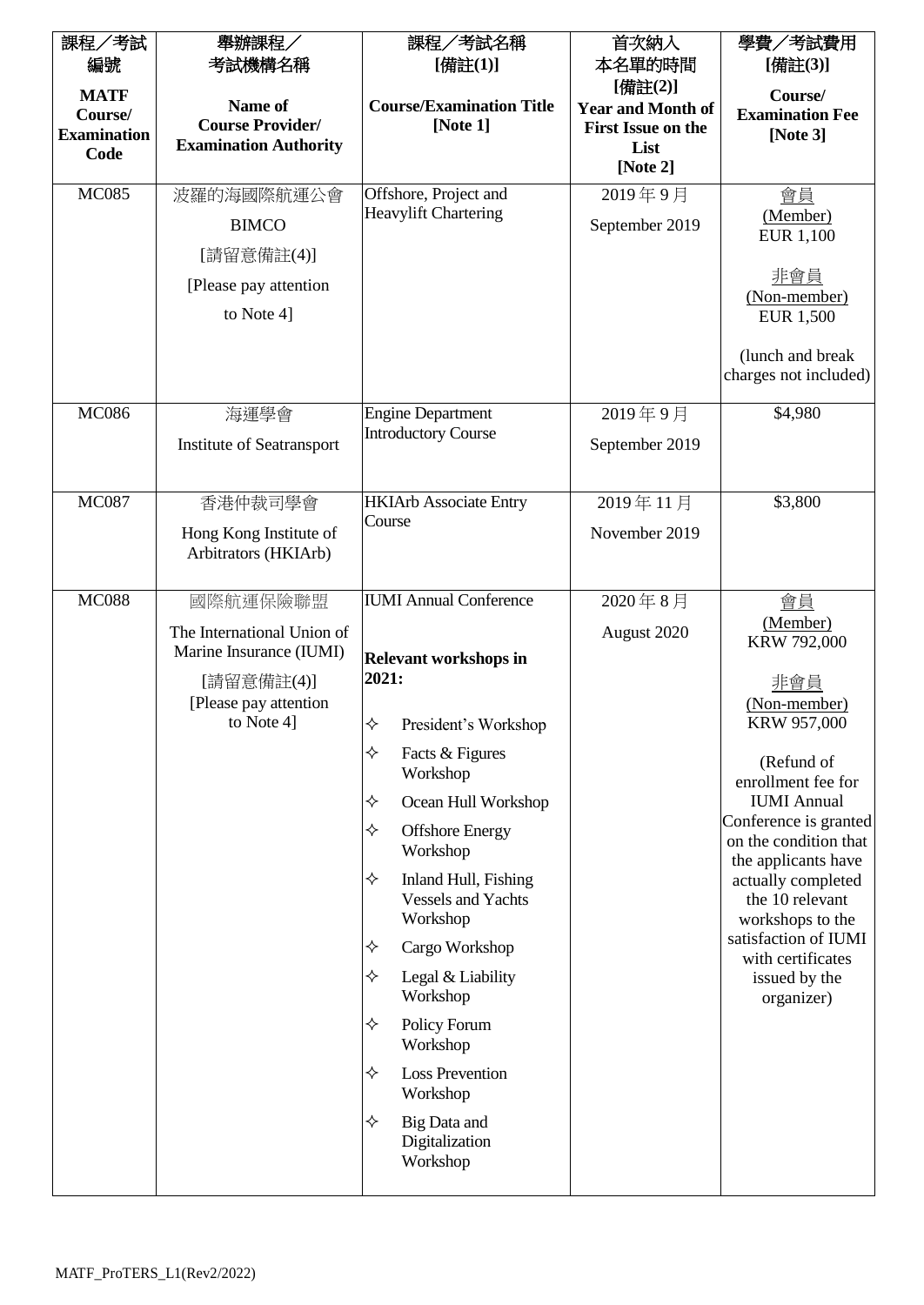| 課程/考試                                        | 舉辦課程/                                                              | 課程/考試名稱                                                                   | 首次納入                                                             | 學費/考試費用                                          |
|----------------------------------------------|--------------------------------------------------------------------|---------------------------------------------------------------------------|------------------------------------------------------------------|--------------------------------------------------|
| 編號                                           | 考試機構名稱                                                             | [備註(1)]                                                                   | 本名單的時間                                                           | [備註(3)]                                          |
| <b>MATF</b><br>Course/<br><b>Examination</b> | Name of<br><b>Course Provider/</b><br><b>Examination Authority</b> | <b>Course/Examination Title</b><br>[Note 1]                               | [備註(2)]<br><b>Year and Month of</b><br><b>First Issue on the</b> | Course/<br><b>Examination Fee</b><br>[Note $3$ ] |
| Code                                         |                                                                    |                                                                           | List<br>[Note $2$ ]                                              |                                                  |
| <b>MC089</b>                                 | SkillsPlus Limited                                                 | <b>Maritime Vendor Contracts</b>                                          | 2021年2月                                                          | \$6,000                                          |
|                                              |                                                                    | Management                                                                | February 2021                                                    |                                                  |
| <b>MC090</b>                                 | 海運學會                                                               | Bill of Lading - Law and                                                  | 2021年3月                                                          | \$1,000                                          |
|                                              | Institute of Seatransport                                          | Practice                                                                  | March 2021                                                       |                                                  |
| <b>MC091</b>                                 | 海事訓練學院                                                             | <b>Safety Training for Personnel</b>                                      | 2021年4月                                                          | \$640                                            |
|                                              | <b>Maritime Services</b>                                           | Providing Direct Service to<br>Passengers in Passenger                    | April 2021                                                       |                                                  |
|                                              | Training Institute (MSTI)                                          | <b>Spaces</b>                                                             |                                                                  |                                                  |
| <b>MC092</b>                                 | [請留意備註(5)]                                                         | Passenger Ship Crowd                                                      | 2021年4月                                                          | \$640                                            |
|                                              | [Please pay attention]                                             | <b>Management Training</b>                                                | April 2021                                                       |                                                  |
|                                              | to Note 5]                                                         |                                                                           |                                                                  |                                                  |
| <b>MC093</b>                                 |                                                                    | Passenger Ship Crisis<br>Management and Human                             | 2021年4月                                                          | \$1,470                                          |
|                                              |                                                                    | <b>Behaviour Training</b>                                                 | April 2021                                                       |                                                  |
| <b>MC094</b>                                 |                                                                    | Passenger Safety, Cargo                                                   | 2021年4月                                                          | \$640                                            |
|                                              |                                                                    | Safety and Hull Integrity<br>Training for Ro-Ro<br><b>Passenger Ships</b> | April 2021                                                       |                                                  |
| <b>MC095</b>                                 |                                                                    | <b>High Speed Craft Type</b>                                              | 2021年4月                                                          | \$2,800                                          |
|                                              |                                                                    | Rating Certificate (TRC)<br><b>Revalidation Course</b>                    | April 2021                                                       |                                                  |
| <b>MC096</b>                                 |                                                                    | <b>High Voltage for Marine</b>                                            | 2021年4月                                                          | \$5,900                                          |
|                                              |                                                                    | Engineers                                                                 | April 2021                                                       |                                                  |
| <b>MC097</b>                                 | <b>Maritime Training</b>                                           | Diploma in Liquefied Natural                                              | 2021年6月                                                          | GBP 2,750                                        |
|                                              | Academy                                                            | Gas (LNG) Shipping                                                        | June 2021                                                        |                                                  |
|                                              | [請留意備註(4)]<br>[Please pay attention]                               |                                                                           |                                                                  |                                                  |
| <b>MC098</b>                                 | to Note 4]                                                         | Diploma in Ship Surveying                                                 | 2021年6月                                                          | GBP 2,750                                        |
|                                              |                                                                    |                                                                           | June 2021                                                        |                                                  |
| <b>MC099</b>                                 |                                                                    | Diploma in Technical Ship                                                 | 2021年6月                                                          | GBP 2,750                                        |
|                                              |                                                                    | Management                                                                | June 2021                                                        |                                                  |
|                                              |                                                                    |                                                                           |                                                                  |                                                  |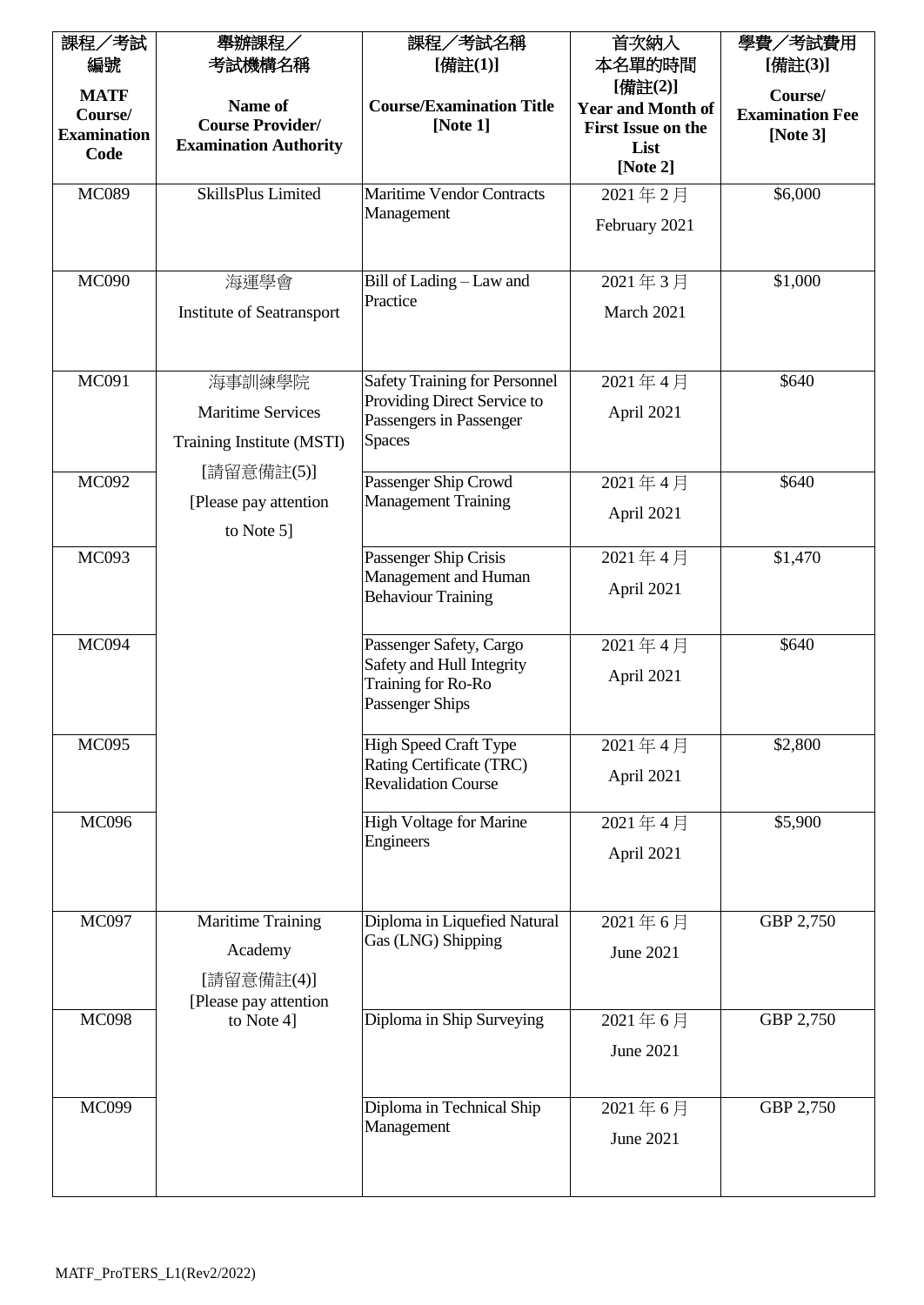| 課程/考試              | 舉辦課程/                        | 課程/考試名稱                                                                                                                              | 首次納入                      | 學費/考試費用                               |
|--------------------|------------------------------|--------------------------------------------------------------------------------------------------------------------------------------|---------------------------|---------------------------------------|
| 編號                 | 考試機構名稱                       | [備註(1)]                                                                                                                              | 本名單的時間                    | [備註(3)]                               |
| <b>MATF</b>        |                              |                                                                                                                                      | [備註(2)]                   | Course/                               |
| Course/            | Name of                      | <b>Course/Examination Title</b>                                                                                                      | <b>Year and Month of</b>  | <b>Examination Fee</b>                |
| <b>Examination</b> | <b>Course Provider/</b>      | [Note $1$ ]                                                                                                                          | <b>First Issue on the</b> | [Note $3$ ]                           |
| Code               | <b>Examination Authority</b> |                                                                                                                                      | List                      |                                       |
|                    |                              |                                                                                                                                      | [Note 2]                  |                                       |
| <b>MC100</b>       | 海運學會                         | Marine Insurance Claims-                                                                                                             | 2021年8月                   | <u>會員</u>                             |
|                    | Institute of Seatransport    | Hull, Cargo and P&I                                                                                                                  | August 2021               | (Member)<br>\$1,200                   |
|                    |                              |                                                                                                                                      |                           | <u>非會員</u><br>(Non-member)<br>\$1,500 |
| <b>MC101</b>       | SkillsPlus Limited           | Commercial Shipping -                                                                                                                | 2021年11月                  | \$2,000 per module                    |
|                    |                              | <b>Practical Considerations</b>                                                                                                      |                           |                                       |
|                    |                              |                                                                                                                                      | November 2021             |                                       |
|                    |                              | <b>Relevant modules:</b>                                                                                                             |                           |                                       |
|                    |                              | ✧<br>Understanding bills of<br>lading & letters of<br>indemnity practical<br>issues                                                  |                           |                                       |
|                    |                              | ✧<br>Rights and obligations<br>under voyage<br>charterparties                                                                        |                           |                                       |
|                    |                              | ✧<br>Rights and obligations<br>under time<br>charterparties                                                                          |                           |                                       |
|                    |                              | ✧<br>Understanding speed $&$<br>consumption claims<br>and loss mitigation                                                            |                           |                                       |
| <b>MC102</b>       | SkillsPlus Limited           | Bunkers Hedging-                                                                                                                     | 2021年11月                  | \$3,510                               |
|                    |                              | <b>Practical Application</b>                                                                                                         |                           |                                       |
|                    |                              |                                                                                                                                      | November 2021             |                                       |
| <b>MC103</b>       | 海事訓練學院                       | Preparatory Course for                                                                                                               | 2021年12月                  | \$8,670                               |
|                    | <b>Maritime Services</b>     | Certificate of Competency                                                                                                            | December 2021             |                                       |
|                    |                              | Class 3 Seagoing Marine                                                                                                              |                           |                                       |
|                    | Training Institute (MSTI)    | Engineers - Marine<br><b>Engineering Knowledge</b>                                                                                   |                           |                                       |
|                    | [請留意備註(5)]                   |                                                                                                                                      |                           |                                       |
| <b>MC104</b>       | [Please pay attention        |                                                                                                                                      |                           |                                       |
|                    | to Note 5]                   | Preparatory Course for<br>Certificate of Competency<br>Class 3 Seagoing Marine<br>Engineers - Marine<br><b>Engineering Practices</b> | 2021年12月<br>December 2021 | \$21,400                              |
|                    |                              |                                                                                                                                      |                           |                                       |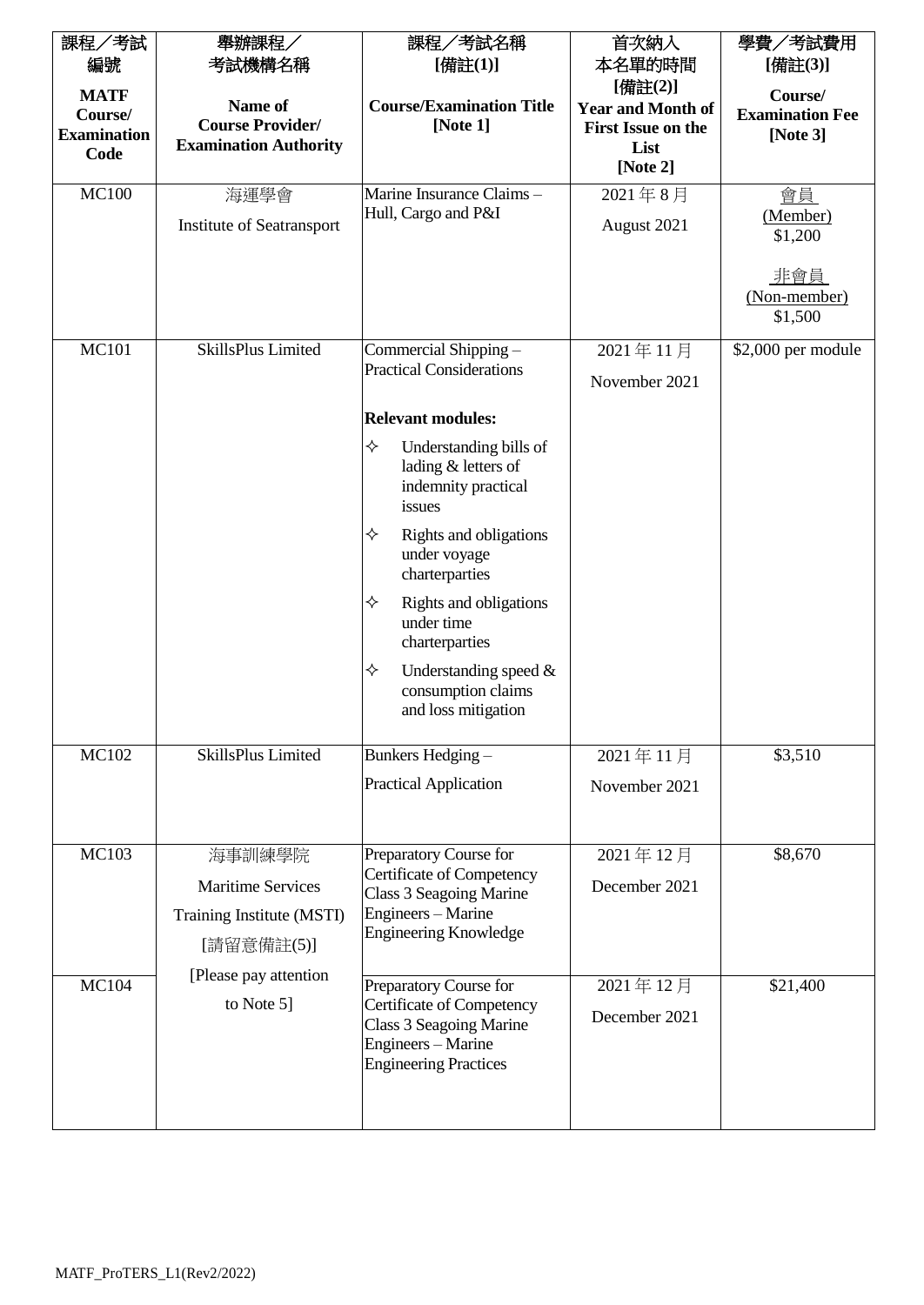| 課程/考試                                                | 舉辦課程/                                                              | 課程/考試名稱                                                                                 | 首次納入                                                                                              | 學費/考試費用                                          |                                                                   |
|------------------------------------------------------|--------------------------------------------------------------------|-----------------------------------------------------------------------------------------|---------------------------------------------------------------------------------------------------|--------------------------------------------------|-------------------------------------------------------------------|
| 編號                                                   | 考試機構名稱                                                             | [備註(1)]                                                                                 | 本名單的時間                                                                                            | [備註(3)]                                          |                                                                   |
| <b>MATF</b><br>Course/<br><b>Examination</b><br>Code | Name of<br><b>Course Provider/</b><br><b>Examination Authority</b> | <b>Course/Examination Title</b><br>[Note $1$ ]                                          | [備註(2)]<br><b>Year and Month of</b><br><b>First Issue on the</b><br>List<br>[Note $2$ ]           | Course/<br><b>Examination Fee</b><br>[Note $3$ ] |                                                                   |
| <b>MC105</b>                                         | Chartered Institute of                                             | Diploma in International                                                                | 2022年1月                                                                                           | GBP 5,036                                        |                                                                   |
|                                                      | Arbitrators (CIArb)<br>[請留意備註(4)]                                  | <b>Maritime Arbitration</b>                                                             | January 2022                                                                                      | (for completion of<br>whole diploma course       |                                                                   |
|                                                      | [Please pay attention]                                             | <b>Relevant parts:</b>                                                                  |                                                                                                   | Parts 1 to 3)                                    |                                                                   |
|                                                      | to Note 4]                                                         |                                                                                         | ✧<br>Part $1$ – Law, Practice<br>and Procedure of<br><b>International Maritime</b><br>Arbitration |                                                  | Course fee details:<br>GBP 4,550<br>(for completion of<br>part 1) |
|                                                      |                                                                    | ✧<br>Part $2 - Law$ of<br>Obligations<br>✧<br>Part <sub>3</sub> – Evidence,             |                                                                                                   | <b>GBP 78</b><br>(for assessment of<br>Part 2)   |                                                                   |
|                                                      |                                                                    | Decision Making and<br>Award Writing of<br><b>International Maritime</b><br>Arbitration |                                                                                                   | <b>GBP 408</b><br>(for assessment of<br>Part 3)  |                                                                   |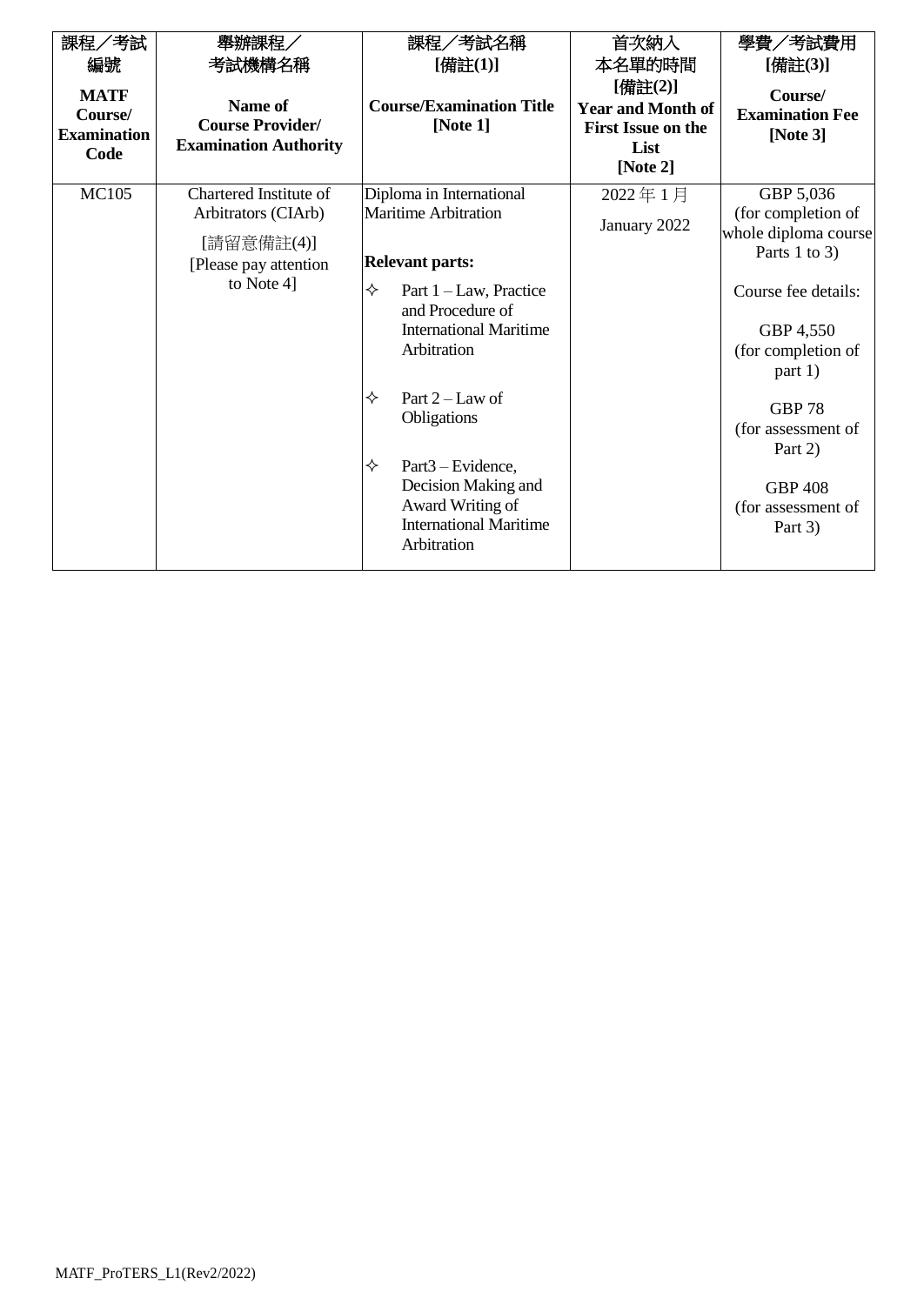| 課程/考試                   | 舉辦課程/                                                               | 課程/考試名稱                                                            | 首次納入                                | 學費/考試費用                                         |
|-------------------------|---------------------------------------------------------------------|--------------------------------------------------------------------|-------------------------------------|-------------------------------------------------|
| 編號                      | 考試機構名稱                                                              | [備註(1)]                                                            | 本名單的時間                              | [備註(3)]                                         |
| <b>MATF</b><br>Course / | Name of<br><b>Course Provider/</b>                                  | <b>Course/Examination</b><br><b>Title</b>                          | [備註(2)]<br><b>Year and Month of</b> | Course/<br><b>Examination Fee</b>               |
| <b>Examination</b>      | <b>Examination Authority</b>                                        | [Note 1]                                                           | <b>First Issue on the List</b>      | [Note $3$ ]                                     |
| Code                    |                                                                     |                                                                    | [Note $2$ ]                         |                                                 |
| <b>ME001</b>            | The Institute of<br><b>Chartered Shipbrokers</b>                    | <b>Professional Qualifying</b><br>Examinations                     | 2014年11月                            |                                                 |
|                         | (ICS)                                                               |                                                                    | November 2014                       |                                                 |
|                         | [請留意備註(4)]<br>[Please pay attention]                                | <b>Compulsory Papers</b>                                           |                                     |                                                 |
|                         | to Note 4]                                                          | ✧<br>Introduction to<br>Shipping                                   |                                     | (Until 8 October<br>2020)                       |
|                         |                                                                     | ✧<br>Legal Principles in<br><b>Shipping Business</b>               |                                     | GBP 80 per subject                              |
|                         |                                                                     | ✧<br>Economics of Sea<br>Transport &<br><b>International Trade</b> |                                     | (After 8 October<br>2020<br>GBP 150 per subject |
|                         |                                                                     | ✧<br><b>Shipping Business</b>                                      |                                     |                                                 |
|                         |                                                                     | <b>Optional Papers</b>                                             |                                     |                                                 |
|                         |                                                                     | ✧<br>Dry Cargo Chartering                                          |                                     | (Until 8 October<br>2020)                       |
|                         |                                                                     | ✧<br>Ship Operations &<br>Management                               |                                     | GBP 80 per subject                              |
|                         |                                                                     | ✧<br>Ship Sale & Purchase                                          |                                     | (After 8 October                                |
|                         |                                                                     | ✧<br><b>Tanker Chartering</b>                                      |                                     | 2020                                            |
|                         |                                                                     | ✧<br><b>Liner Trades</b>                                           |                                     | GBP 150 per subject                             |
|                         |                                                                     | ✧<br>Port Agency                                                   |                                     |                                                 |
|                         |                                                                     | ✧<br>Logistics & Multi-<br>modal Transport                         |                                     |                                                 |
|                         |                                                                     | ✧<br>Port & Terminal<br>Management                                 |                                     |                                                 |
|                         |                                                                     | ✧<br><b>Offshore Support</b><br>Industry                           |                                     |                                                 |
|                         |                                                                     | ✧<br>Shipping Law                                                  |                                     |                                                 |
|                         |                                                                     | ✧<br>Marine Insurance                                              |                                     |                                                 |
|                         |                                                                     | ✧<br><b>Shipping Finance</b>                                       |                                     |                                                 |
| <b>ME002</b>            | The Chartered<br>Insurance Institute<br>$\left( \text{CII} \right)$ | Cargo and goods in transit<br>insurance (M90/P90)                  | 2014年11月<br>November 2014           | 會員<br>(Member)<br>\$4,373.3                     |
|                         | [請留意備註(4)]<br>[Please pay attention<br>to Note 4]                   | Marine Hull and Associated<br>Liability (M98/P98)                  |                                     | 非會員<br>(Non-member)<br>\$5,353                  |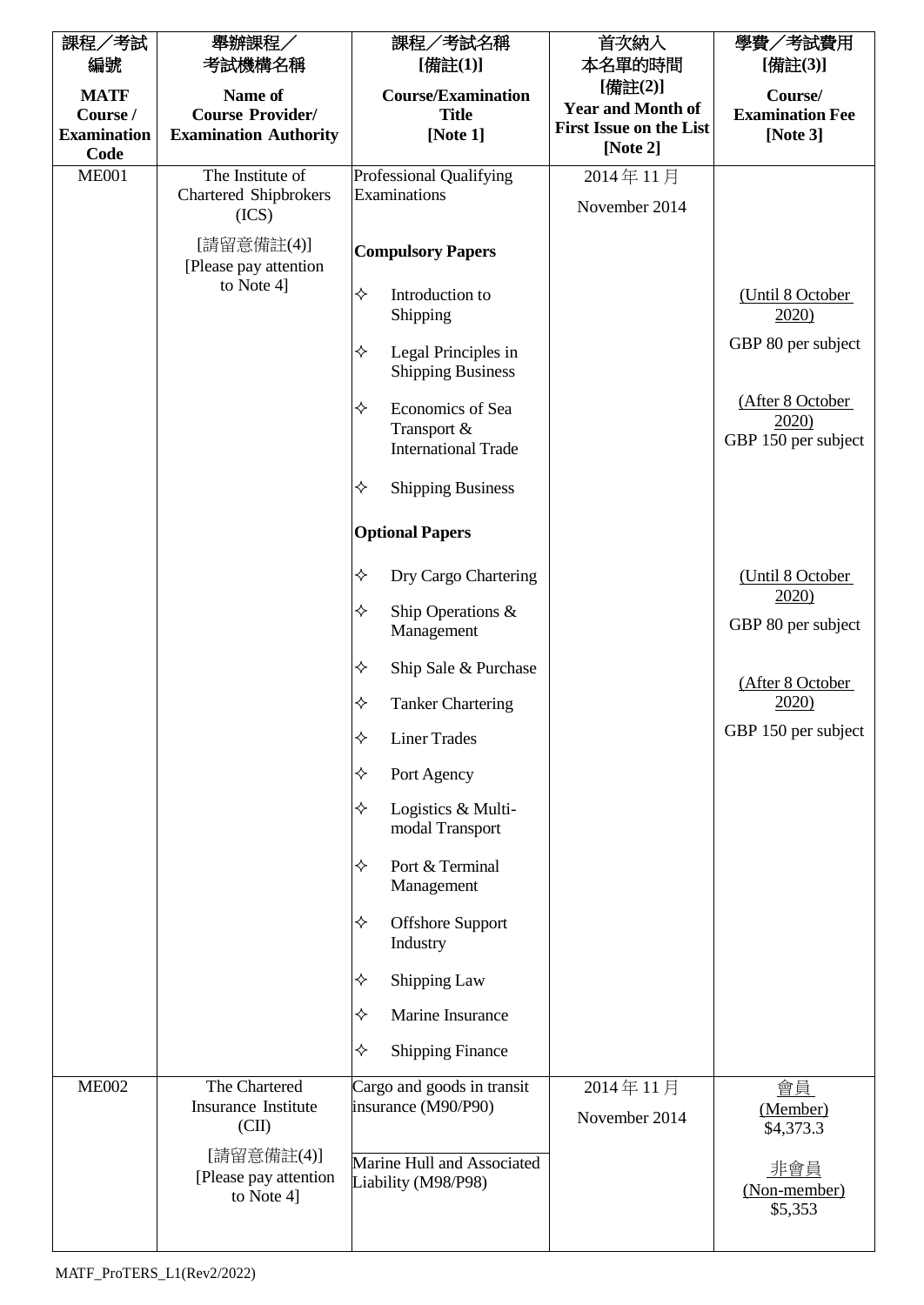| 課程/考試<br>編號                                           | 舉辦課程/<br>考試機構名稱                                                    | 課程/考試名稱<br>[備註(1)]                                                                                                            | 首次納入<br>本名單的時間                                                                    | 學費/考試費用<br>[備註(3)]                               |
|-------------------------------------------------------|--------------------------------------------------------------------|-------------------------------------------------------------------------------------------------------------------------------|-----------------------------------------------------------------------------------|--------------------------------------------------|
| <b>MATF</b><br>Course /<br><b>Examination</b><br>Code | Name of<br><b>Course Provider/</b><br><b>Examination Authority</b> | <b>Course/Examination</b><br><b>Title</b><br>[Note $1$ ]                                                                      | [備註(2)]<br><b>Year and Month of</b><br><b>First Issue on the List</b><br>[Note 2] | Course/<br><b>Examination Fee</b><br>[Note $3$ ] |
| LC001                                                 | 海事訓練學院                                                             | 個人求生技能 (本地船隻)                                                                                                                 | 2014年4月                                                                           | \$1,200                                          |
|                                                       | <b>Maritime Services</b><br>Training Institute (MSTI)              | <b>Personal Survival</b><br>Techniques (Local Craft)                                                                          | April 2014                                                                        |                                                  |
| LC002                                                 | [請留意備註(5)]<br>[Please pay attention]<br>to Note 5]                 | 消防訓練 (本地船隻)                                                                                                                   | 2014年4月                                                                           | \$4,040                                          |
|                                                       |                                                                    | Fire Fighting (Local Craft)                                                                                                   | April 2014                                                                        |                                                  |
| LC003                                                 |                                                                    | 急救(基本及醫療技能合<br>併課程)<br>[亦稱為海上急救課程]                                                                                            | 2014年4月<br>April 2014                                                             | \$3,270                                          |
|                                                       |                                                                    | <b>Elementary First Aid and</b><br>Proficiency in Medical<br>First Aid (Combined)<br>[Also known as First Aid<br>at Sea]      |                                                                                   |                                                  |
| LC004                                                 |                                                                    | 基本雷達操作員                                                                                                                       | 2014年4月                                                                           | \$8,800                                          |
|                                                       |                                                                    | <b>Basic Radar Operator (Local</b><br>Craft)                                                                                  | April 2014                                                                        |                                                  |
| LC006                                                 |                                                                    | 本地船舶船長複修課程                                                                                                                    | 2014年4月                                                                           | \$1,870                                          |
|                                                       |                                                                    | Refresher Course for<br><b>Coxswains of Local</b><br>Vessels                                                                  | April 2014                                                                        |                                                  |
| LC007                                                 |                                                                    | 預備本地船舶三級船主證<br>書考試                                                                                                            | 2014年4月<br>April 2014                                                             | \$10,770                                         |
|                                                       |                                                                    | Preparatory Course for<br>Examination Leading to<br>Local Craft - Coxswain<br>Grade 3, Certificate of<br>Competency           |                                                                                   |                                                  |
| LC008                                                 |                                                                    | 預備本地船舶二級船主證<br>書考試                                                                                                            | 2014年4月<br>April 2014                                                             | \$20,800                                         |
|                                                       |                                                                    | Preparatory Course for<br>Examination Leading to<br>Local Craft - Coxswain<br>Grade 2, Certificate of<br>Competency           |                                                                                   |                                                  |
| LC009                                                 |                                                                    | 預備本地船舶三級大偈證<br>書考試                                                                                                            | 2014年4月<br>April 2014                                                             | \$10,340                                         |
|                                                       |                                                                    | Preparatory Course for<br>Examination Leading to<br>Local Craft - Engine<br>Operator Grade 3,<br>Certificate of<br>Competency |                                                                                   |                                                  |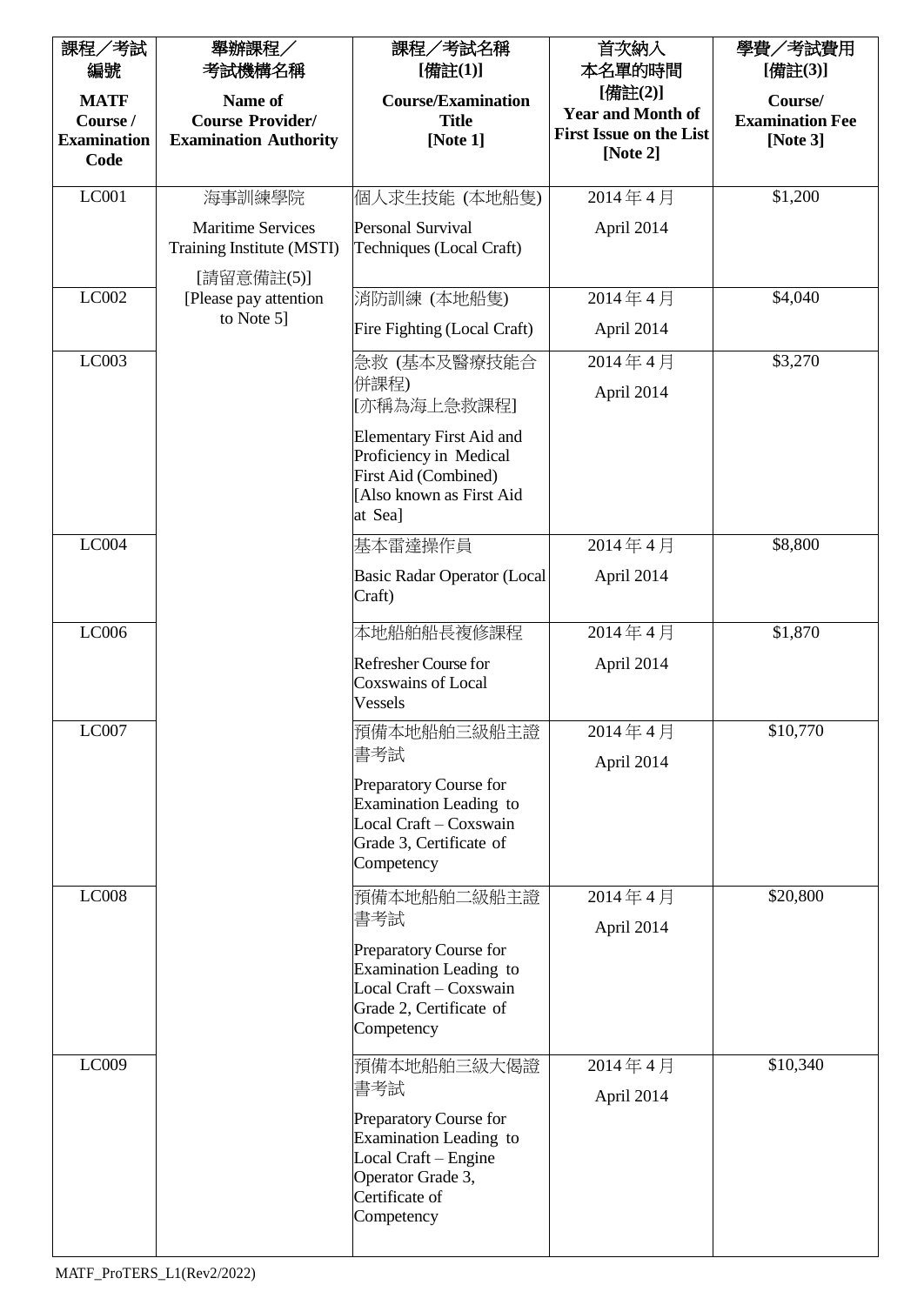| 課程/考試<br>編號<br><b>MATF</b>             | 舉辦課程/<br>考試機構名稱<br>Name of                                                                                           | 課程/考試名稱<br>[備註(1)]<br><b>Course/Examination</b>                                                                                                                                                                                                                  | 首次納入<br>本名單的時間<br>[備註(2)]                                              | 學費/考試費用<br>[備註(3)]<br>Course/                                                                                               |
|----------------------------------------|----------------------------------------------------------------------------------------------------------------------|------------------------------------------------------------------------------------------------------------------------------------------------------------------------------------------------------------------------------------------------------------------|------------------------------------------------------------------------|-----------------------------------------------------------------------------------------------------------------------------|
| Course /<br><b>Examination</b><br>Code | <b>Course Provider/</b><br><b>Examination Authority</b>                                                              | <b>Title</b><br>[Note 1]                                                                                                                                                                                                                                         | <b>Year and Month of</b><br><b>First Issue on the List</b><br>[Note 2] | <b>Examination Fee</b><br>[Note $3$ ]                                                                                       |
| LC010                                  | 海事訓練學院<br><b>Maritime Services</b><br>Training Institute (MSTI)<br>[請留意備註(5)]<br>[Please pay attention<br>to Note 5] | 預備本地船舶二級大偈證<br>書考試<br>Preparatory Course for<br>Examination Leading to<br>Local Craft - Engine<br>Operator Grade 2,<br>Certificate of<br>Competency                                                                                                              | 2014年4月<br>April 2014                                                  | \$13,540                                                                                                                    |
| LC011                                  |                                                                                                                      | 本地油輪安全訓練<br><b>Oil Carrier Safety Training</b><br>(Local Waters)                                                                                                                                                                                                 | 2014年4月<br>April 2014                                                  | \$1,470                                                                                                                     |
| LC013                                  |                                                                                                                      | 密集人群管理、危機管理<br>和人的行為、旅客安全<br>Crowd Management and<br><b>Safety Training for</b><br><b>Personnel Providing Direct</b><br>Service to Passenger Space<br>and Crisis Management and<br>Human Behaviour Training<br>including Passenger Safety<br>Training (Combined) | 2014年4月<br>April 2014                                                  | \$1,100                                                                                                                     |
| LC014                                  | 香港海員工會及<br>小輪業職工會合辦<br>Hong Kong Seamen's<br><b>Union and Small Craft</b><br><b>Workers Union</b><br>(HKSU and SCWU) | 本地三級船長培訓課程<br>Preparatory Course for<br><b>Examination for Local</b><br>Coxswain Grade 3<br>Certificate                                                                                                                                                          | 2014年4月<br>April 2014                                                  | 香港海員工會會員<br>(Member of HKSU)<br>\$4,000<br>小輪業職工會會員<br>(Member of SCWU)<br>\$4,000<br><u>非會員</u><br>(Non-member)<br>\$4,500 |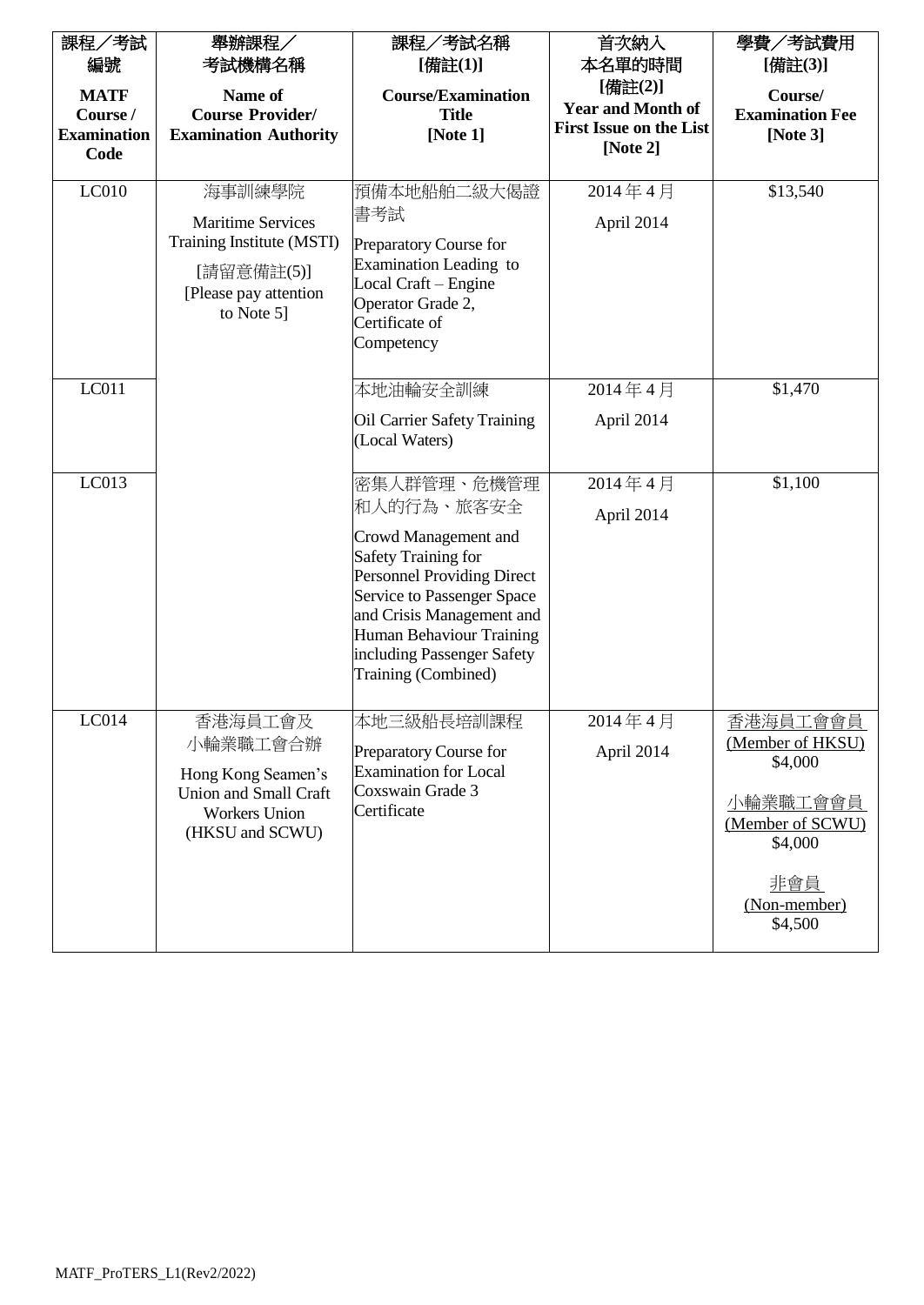| 課程/考試<br>編號                                           | 舉辦課程/<br>考試機構名稱                                                                                               | 課程/考試名稱<br>[備註(1)]                                                                                      | 首次納入<br>本名單的時間                                                                    | 學費/考試費用<br>[備註(3)]                                                                                                                                                                          |
|-------------------------------------------------------|---------------------------------------------------------------------------------------------------------------|---------------------------------------------------------------------------------------------------------|-----------------------------------------------------------------------------------|---------------------------------------------------------------------------------------------------------------------------------------------------------------------------------------------|
| <b>MATF</b><br>Course /<br><b>Examination</b><br>Code | Name of<br><b>Course Provider/</b><br><b>Examination Authority</b>                                            | <b>Course/Examination</b><br><b>Title</b><br>[Note 1]                                                   | [備註(2)]<br><b>Year and Month of</b><br><b>First Issue on the List</b><br>[Note 2] | Course/<br><b>Examination Fee</b><br>[Note $3$ ]                                                                                                                                            |
| LC015                                                 | 香港海員工會及<br>小輪業職工會合辦<br>Hong Kong Seamen's<br>Union and Small Craft<br><b>Workers Union</b><br>(HKSU and SCWU) | 本地二級船長培訓課程<br>Preparatory Course for<br><b>Examination for Local</b><br>Coxswain Grade 2<br>Certificate | 2014年4月<br>April 2014                                                             | 香港海員工會會員<br>(Member of HKSU)<br>\$8,200<br>小輪業職工會會員<br>(Member of SCWU)<br>\$8,600<br>香港海員工會及<br>小輪業職工會會員<br>(Member of HKSU &<br>SCWU)<br>\$8,000<br><u>非會員</u><br>(Non-member)<br>\$8,800 |
| LC016                                                 |                                                                                                               | 本地船長復修課程<br><b>Refresher Course for Local</b><br>Coxswain                                               | 2014年4月<br>April 2014                                                             | 香港海員工會會員<br>(Member of HKSU)<br>\$450<br>小輪業職工會會員<br>(Member of SCWU)<br>\$450<br>非會員<br>(Non-member)<br>\$500                                                                              |
| LC017                                                 |                                                                                                               | 本地三級輪機操作員培訓<br>課程<br>Local Class 3 Engine<br><b>Operator Training Course</b>                            | 2014年4月<br>April 2014                                                             | 香港海員工會會員<br>(Member of HKSU)<br>\$5,200<br>小輪業職工會會員<br>(Member of SCWU)<br>\$5,600<br>香港海員工會及<br>小輪業職工會會員<br>(Member of HKSU &<br>SCWU)<br>\$5,000<br>非會員<br>(Non-member)<br>\$5,800        |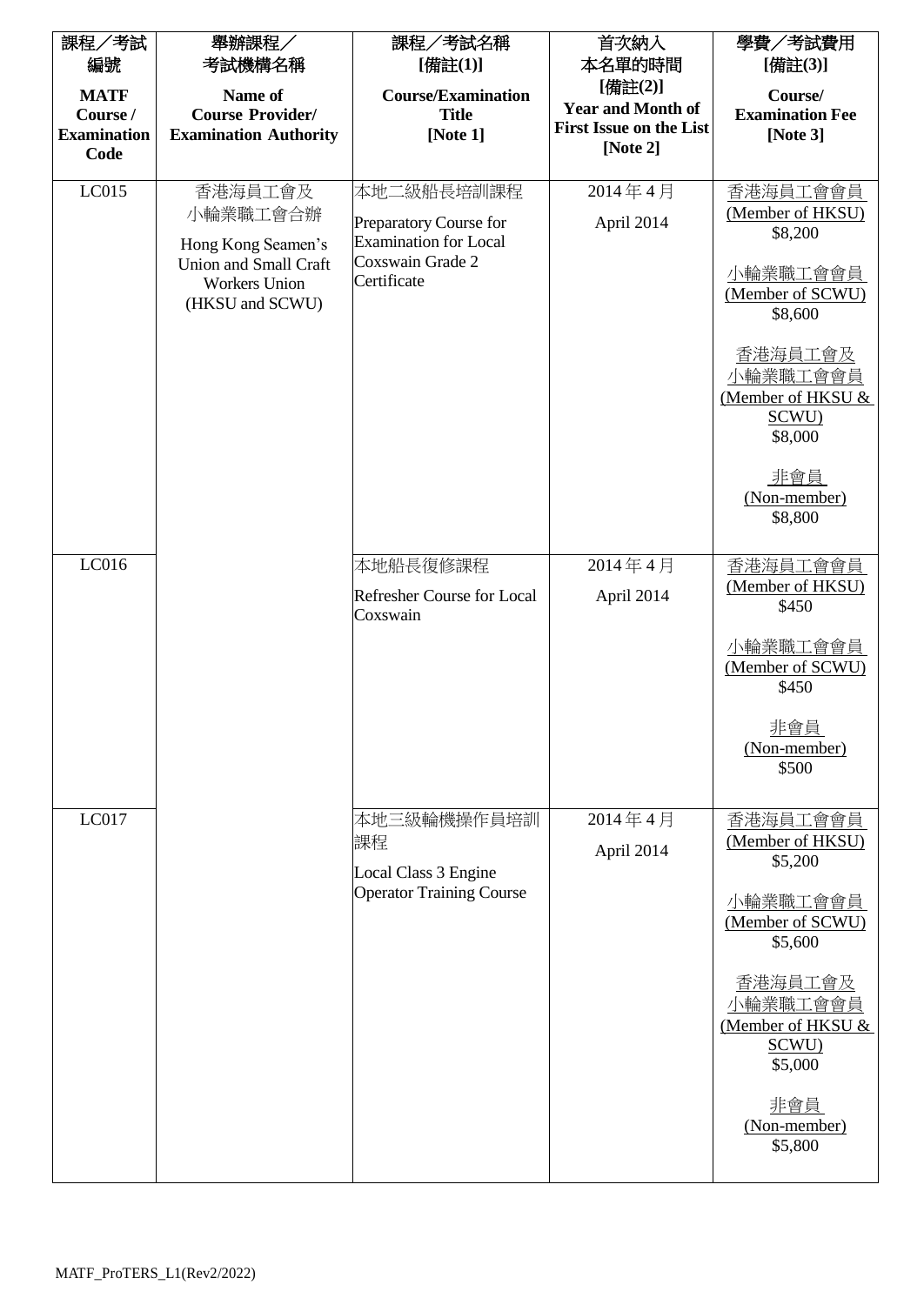| 課程/考試                                                 | 舉辦課程/                                                                                                         | 課程/考試名稱                                                         | 首次納入                                                                              | 學費/考試費用                                                                            |
|-------------------------------------------------------|---------------------------------------------------------------------------------------------------------------|-----------------------------------------------------------------|-----------------------------------------------------------------------------------|------------------------------------------------------------------------------------|
| 編號                                                    | 考試機構名稱                                                                                                        | [備註(1)]                                                         | 本名單的時間                                                                            | [備註(3)]                                                                            |
| <b>MATF</b><br>Course /<br><b>Examination</b><br>Code | Name of<br><b>Course Provider/</b><br><b>Examination Authority</b>                                            | <b>Course/Examination</b><br><b>Title</b><br>[Note $1$ ]        | [備註(2)]<br><b>Year and Month of</b><br><b>First Issue on the List</b><br>[Note 2] | Course/<br><b>Examination Fee</b><br>[Note $3$ ]                                   |
|                                                       |                                                                                                               |                                                                 |                                                                                   |                                                                                    |
| LC018                                                 | 香港海員工會及<br>小輪業職工會合辦<br>Hong Kong Seamen's<br>Union and Small Craft<br><b>Workers Union</b><br>(HKSU and SCWU) | 本地水域無線電(VHF)<br>課程<br><b>VHF Radio (Hong Kong</b><br>Waters)    | 2014年4月<br>April 2014                                                             | 香港海員工會會員<br>(Member of HKSU)<br>\$1,200<br>小輪業職工會會員<br>(Member of SCWU)<br>\$1,200 |
|                                                       |                                                                                                               |                                                                 |                                                                                   | 非會員<br>(Non-member)<br>\$1,400                                                     |
| LC019                                                 |                                                                                                               | 基本雷達操作 (本港水域)<br>訓練課程                                           | 2014年4月<br>April 2014                                                             | 香港海員工會會員<br>(Member of HKSU)<br>\$5,700                                            |
|                                                       |                                                                                                               | <b>Basic Radar Operation</b><br>(Hong Kong Waters)              |                                                                                   | 小輪業職工會會員<br>(Member of SCWU)<br>\$6,100                                            |
|                                                       |                                                                                                               |                                                                 |                                                                                   | 香港海員工會及<br>小輪業職工會會員<br>(Member of HKSU &<br>SCWU)<br>\$5,500                       |
|                                                       |                                                                                                               |                                                                 |                                                                                   | 非會員<br>(Non-member)<br>\$6,300                                                     |
| LC020                                                 | 海事訓練學院                                                                                                        | 本地船舶初級船員基礎培                                                     | 2015年2月                                                                           | \$15,680                                                                           |
|                                                       | <b>Maritime Services</b>                                                                                      | 訓證書課程                                                           | February 2015                                                                     |                                                                                    |
|                                                       | Training Institute (MSTI)<br>[請留意備註(5)]                                                                       | Certificate in Basic Training<br>for Local Craft Ratings        |                                                                                   |                                                                                    |
| LC021                                                 | [Please pay attention]<br>to Note 5]                                                                          | 本地船員航行值班                                                        | 2015年2月                                                                           | \$1,100                                                                            |
|                                                       |                                                                                                               | Navigational Watch-keeping<br>for Local Craft Ratings<br>(NWKL) | February 2015                                                                     |                                                                                    |
| LC022                                                 |                                                                                                               | 初級船員安全訓練                                                        | 2015年2月                                                                           | \$5,970                                                                            |
|                                                       |                                                                                                               | <b>Basic Safety Training for</b><br>Local Craft Ratings (BSTL)  | February 2015                                                                     |                                                                                    |
| LC023                                                 |                                                                                                               | 本地幹練甲板人員                                                        | 2015年2月                                                                           | \$4,400                                                                            |
|                                                       |                                                                                                               | <b>Efficient Deck Hand for</b><br>Local Craft Ratings (EDHL)    | February 2015                                                                     |                                                                                    |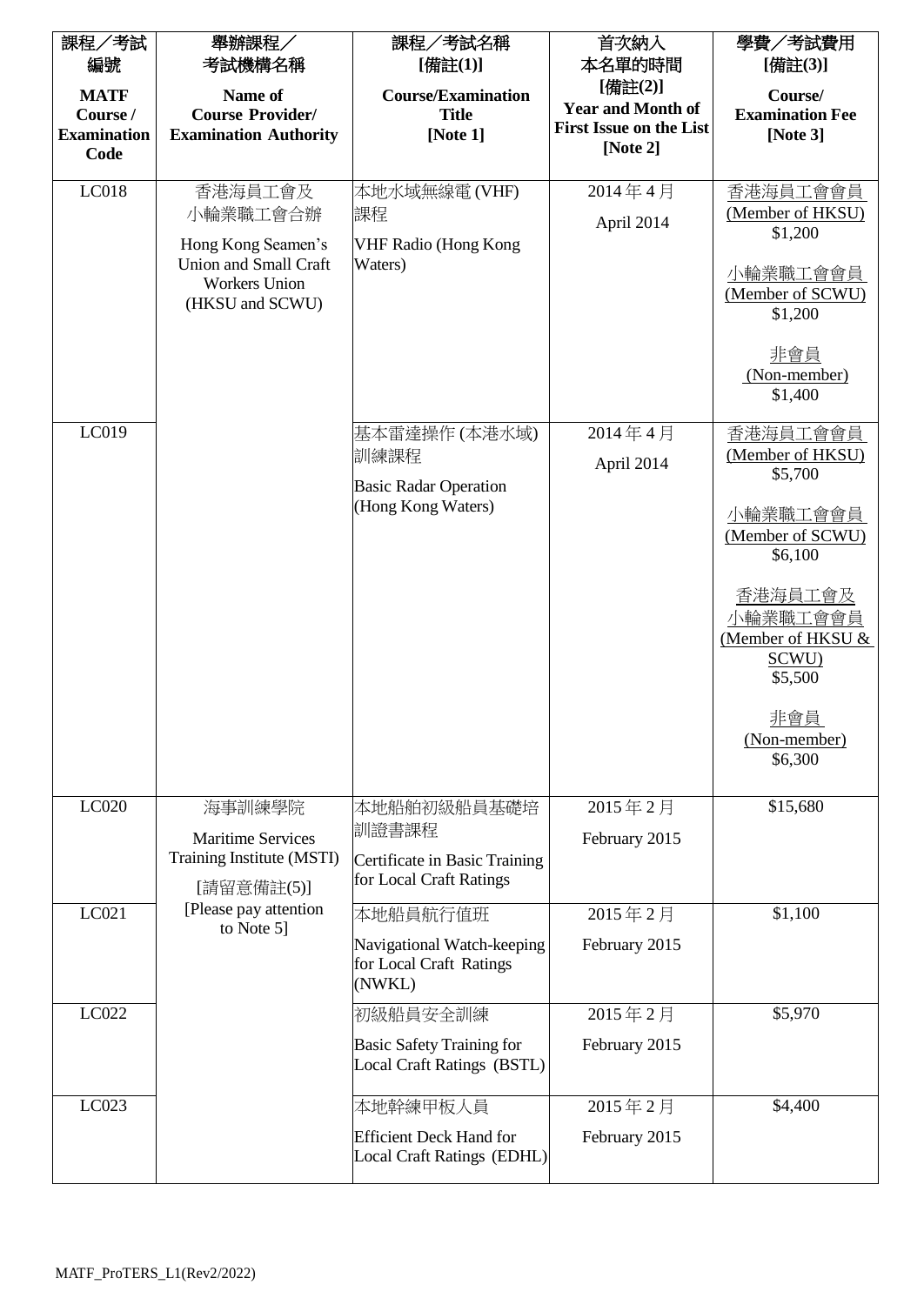| 課程/考試<br>編號                                           | 舉辦課程/<br>考試機構名稱                                                                                             | 課程/考試名稱<br>[備註(1)]                                                                        | 首次納入<br>本名單的時間                                                                    | 學費/考試費用<br>[備註(3)]                                           |
|-------------------------------------------------------|-------------------------------------------------------------------------------------------------------------|-------------------------------------------------------------------------------------------|-----------------------------------------------------------------------------------|--------------------------------------------------------------|
| <b>MATF</b><br>Course /<br><b>Examination</b><br>Code | Name of<br><b>Course Provider/</b><br><b>Examination Authority</b>                                          | <b>Course/Examination</b><br><b>Title</b><br>[Note $1$ ]                                  | [備註(2)]<br><b>Year and Month of</b><br><b>First Issue on the List</b><br>[Note 2] | Course/<br><b>Examination Fee</b><br>[Note $3$ ]             |
| LC024                                                 | 海事訓練學院                                                                                                      | 本地船員輪機值班                                                                                  | 2015年2月                                                                           | \$1,640                                                      |
|                                                       | <b>Maritime Services</b><br>Training Institute (MSTI)<br>[請留意備註(5)]<br>[Please pay attention<br>to Note 5]  | Engine-room Watchkeeping<br>for Local Craft Ratings<br>(EWKL)                             | February 2015                                                                     |                                                              |
| LC025                                                 | 香港海員工會及                                                                                                     | 本地船舶模擬駕駛訓練課                                                                               | 2015年8月                                                                           | 香港海員工會會員                                                     |
|                                                       | 小輪業職工會合辦                                                                                                    | 程                                                                                         | August 2015                                                                       | (Member of HKSU)<br>\$4,500                                  |
|                                                       | Hong Kong Seamen's<br><b>Union and Small Craft</b><br><b>Workers Union</b><br>(HKSU and SCWU)               | <b>Local Vessel Ship Simulator</b><br>Course                                              |                                                                                   | 小輪業職工會會員<br>(Member of SCWU)<br>\$4,900                      |
|                                                       |                                                                                                             |                                                                                           |                                                                                   | 香港海員工會及<br>卜輪業職工會會員<br>(Member of HKSU &<br>SCWU)<br>\$4,300 |
|                                                       |                                                                                                             |                                                                                           |                                                                                   | 非會員<br>(Non-member)<br>\$5,100                               |
| LC026                                                 | 海運學會                                                                                                        | 本地船舶船長一天復修課                                                                               | 2016年1月                                                                           | \$1,000                                                      |
|                                                       | <b>Institute of Seatransport</b>                                                                            | 程<br>One Day Refresher Course<br>for Coxswains of Local<br>Vessels                        | January 2016                                                                      |                                                              |
| LC027                                                 | 海事訓練學院                                                                                                      | 雷達操作進階 (香港水域)                                                                             | 2016年9月                                                                           | \$6,040                                                      |
|                                                       | <b>Maritime Services</b><br>Training Institute (MSTI)<br>[請留意備註(5)]<br>[Please pay attention]<br>to Note 5] | <b>Elementary Radar</b><br>Operations (Advanced)<br>(Hong Kong Waters)<br>(EROA)          | September 2016                                                                    |                                                              |
| LC028                                                 | 海運學會                                                                                                        | Preparatory Course for<br><b>Examination Leading to</b>                                   | 2016年9月                                                                           | \$10,000                                                     |
|                                                       | Institute of Seatransport                                                                                   | <b>Local Craft Coxswain</b><br>Grade 2 Certificate of<br>Competency                       | September 2016                                                                    |                                                              |
| LC029                                                 | 快捷航海儀器有限公司                                                                                                  | 無線電話資格証書 (祇在<br>香港水域適用)                                                                   | 2016年11月                                                                          | \$1,600                                                      |
|                                                       | <b>Express Marine</b><br><b>Electronics Company</b><br>Limited                                              | Certificate of Competency<br>in Radiotelephony<br><b>Restricted (Hong Kong</b><br>Waters) | November 2016                                                                     |                                                              |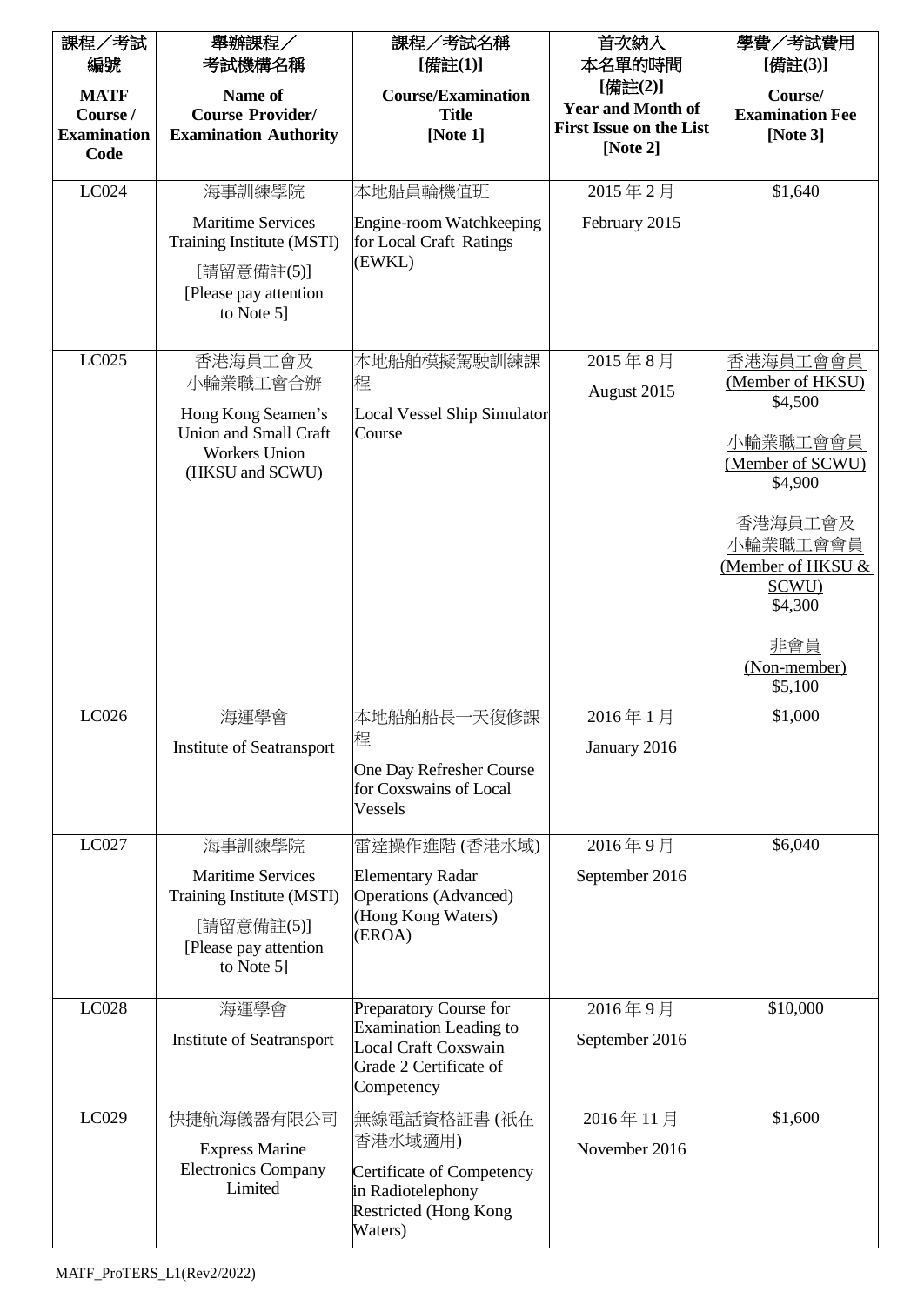| 課程/考試<br>編號                                           | 舉辦課程/<br>考試機構名稱                                                                 | 課程/考試名稱<br>[備註(1)]                                                 | 首次納入<br>本名單的時間                                                                    | 學費/考試費用<br>[備註(3)]                               |
|-------------------------------------------------------|---------------------------------------------------------------------------------|--------------------------------------------------------------------|-----------------------------------------------------------------------------------|--------------------------------------------------|
| <b>MATF</b><br>Course /<br><b>Examination</b><br>Code | Name of<br><b>Course Provider/</b><br><b>Examination Authority</b>              | <b>Course/Examination</b><br><b>Title</b><br>[Note 1]              | [備註(2)]<br><b>Year and Month of</b><br><b>First Issue on the List</b><br>[Note 2] | Course/<br><b>Examination Fee</b><br>[Note $3$ ] |
| LC031                                                 | 海運學會                                                                            | 50小時船長三級考試準備                                                       | 2017年8月                                                                           | \$6,000                                          |
|                                                       | Institute of Seatransport                                                       | 課程                                                                 | August 2017                                                                       |                                                  |
|                                                       |                                                                                 | 50 hours Preparation Course<br>for Coxswain Grade 3<br>Examination |                                                                                   |                                                  |
| LC032                                                 | 海事訓練學院                                                                          | 快速船隻雷達模擬                                                           | 2017年9月                                                                           | \$7,170                                          |
|                                                       | <b>Maritime Services</b>                                                        | (香港水域)                                                             | September 2017                                                                    |                                                  |
|                                                       | Training Institute (MSTI)<br>[請留意備註(5)]<br>[Please pay attention]<br>to Note 5] | <b>Fast Speed Craft Radar</b><br>Simulator (Hong Kong<br>Waters)   |                                                                                   |                                                  |
| LC033                                                 | Royal Hong Kong Yacht                                                           | <b>GMDSS Short Range</b>                                           | 2017年9月                                                                           | \$3,800                                          |
|                                                       | Club                                                                            | Certificate Course                                                 | September 2017                                                                    |                                                  |
| LC034                                                 |                                                                                 | <b>GMDSS Long Range</b>                                            | 2017年9月                                                                           | \$6,850                                          |
|                                                       |                                                                                 | <b>Certificate Course</b>                                          | September 2017                                                                    |                                                  |
| LC035                                                 | 海事訓練學院                                                                          | VHF 無線電話 (香港水域)                                                    | 2018年5月                                                                           | \$5,000                                          |
|                                                       | <b>Maritime Services</b><br>Training Institute (MSTI)<br>[請留意備註(5)]             | <b>VHF Radiotelephony (Hong</b><br>Kong Waters)                    | May 2018                                                                          |                                                  |
| LC036                                                 | [Please pay attention]                                                          | 本地船舶模擬駕駛操作                                                         | 2019年5月                                                                           | \$4,470                                          |
|                                                       | to Note 5]                                                                      | (香港水域)                                                             | May 2019                                                                          |                                                  |
|                                                       |                                                                                 | <b>Ship Navigation Simulation</b><br>(Hong Kong Waters)            |                                                                                   |                                                  |
| LC037                                                 |                                                                                 | 本地船舶三級船長                                                           | 2019年5月                                                                           | \$4,550                                          |
|                                                       |                                                                                 | <b>Local Vessel Coxswain</b><br>Grade 3                            | May 2019                                                                          |                                                  |
| LC038                                                 |                                                                                 | 本地船舶二級船長                                                           | 2019年5月                                                                           | \$9,890                                          |
|                                                       |                                                                                 | <b>Local Vessel Coxswain</b><br>Grade 2                            | May 2019                                                                          |                                                  |
| LC039                                                 |                                                                                 | 本地船舶三級輪機員                                                          | 2019年5月                                                                           | \$4,580                                          |
|                                                       |                                                                                 | <b>Local Vessel Engine</b><br>Operator Grade 3                     | May 2019                                                                          |                                                  |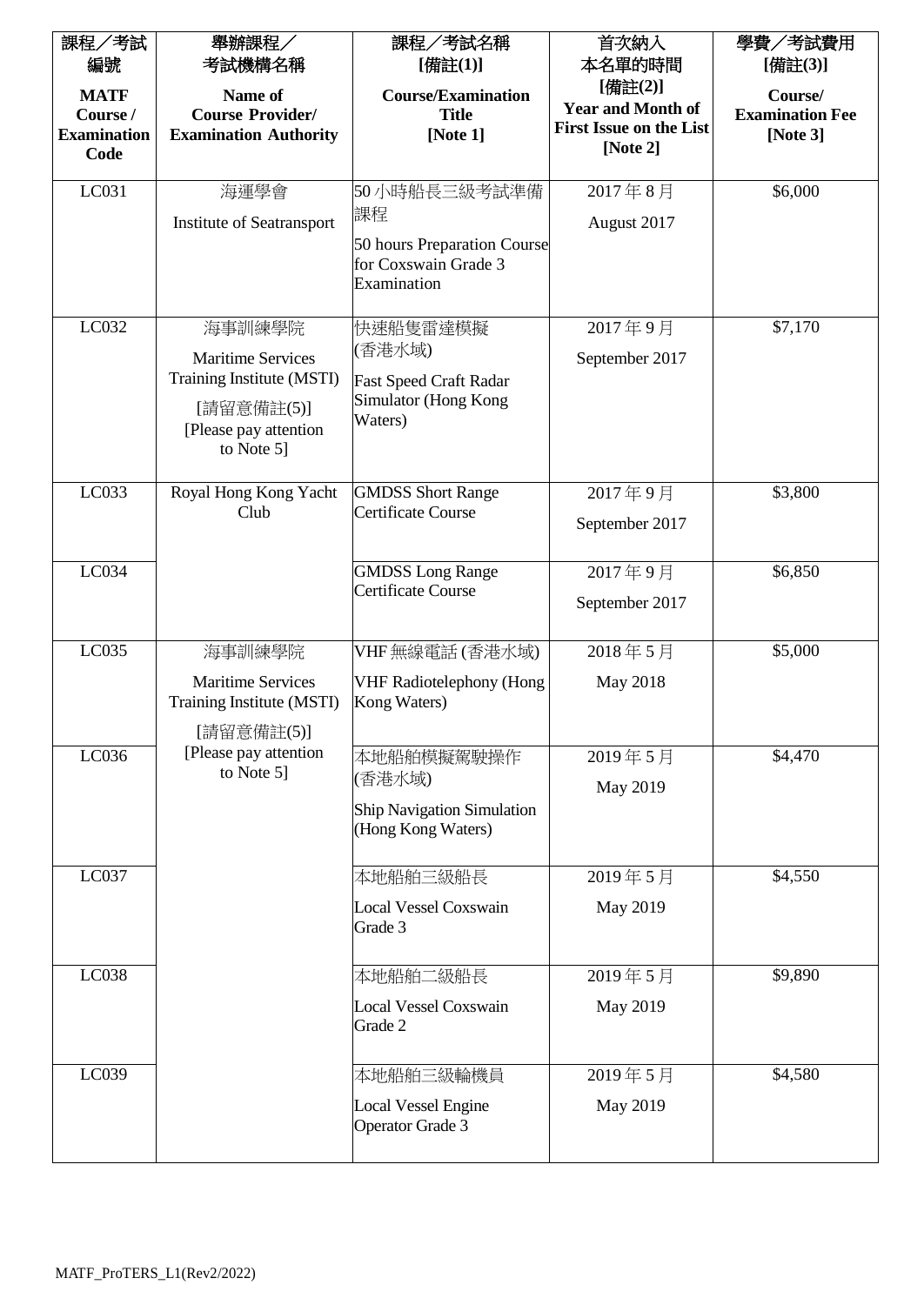| 課程/考試<br>編號<br><b>MATF</b><br>Course /<br><b>Examination</b><br>Code | 舉辦課程/<br>考試機構名稱<br>Name of<br><b>Course Provider/</b><br><b>Examination Authority</b> | 課程/考試名稱<br>[備註(1)]<br><b>Course/Examination</b><br><b>Title</b><br>[Note 1]   | 首次納入<br>本名單的時間<br>[備註(2)]<br><b>Year and Month of</b><br><b>First Issue on the List</b><br>[Note 2] | 學費/考試費用<br>[備註(3)]<br>Course/<br><b>Examination Fee</b><br>[Note $3$ ] |
|----------------------------------------------------------------------|---------------------------------------------------------------------------------------|-------------------------------------------------------------------------------|-----------------------------------------------------------------------------------------------------|------------------------------------------------------------------------|
| LC040                                                                | 海事訓練學院                                                                                | 本地船舶二級輪機員                                                                     | 2019年5月                                                                                             | \$9,280                                                                |
|                                                                      | <b>Maritime Services</b><br>Training Institute (MSTI)<br>[請留意備註(5)]                   | <b>Local Vessel Engine</b><br>Operator Grade 2                                | May 2019                                                                                            |                                                                        |
| LC041                                                                | [Please pay attention                                                                 | 船舶駕駛(香港水域)                                                                    | 2021年4月                                                                                             | \$4,640                                                                |
|                                                                      | to Note 5]                                                                            | Navigation Familiarization<br>(Hong Kong Waters)                              | April 2021                                                                                          |                                                                        |
| LC042                                                                |                                                                                       | <b>Electronic Chart Display and</b>                                           | 2021年4月                                                                                             | \$5,470                                                                |
|                                                                      |                                                                                       | <b>Information System (Local</b><br>Vessels)                                  | April 2021                                                                                          |                                                                        |
| LC043                                                                |                                                                                       | <b>Shipboard Cargo Handling</b>                                               | 2021年4月                                                                                             | \$440                                                                  |
|                                                                      |                                                                                       | <b>Basic Safety Training Course</b>                                           | April 2021                                                                                          |                                                                        |
| LC044                                                                |                                                                                       | Shipboard Cargo Handling<br><b>Basic Safety Training</b>                      | 2021年4月                                                                                             | \$220                                                                  |
|                                                                      |                                                                                       | <b>Refresher Course</b>                                                       | April 2021                                                                                          |                                                                        |
| LC045                                                                |                                                                                       | <b>Works Supervisor Safety</b>                                                | 2021年4月                                                                                             | \$1,260                                                                |
|                                                                      |                                                                                       | Training Course - Cargo<br>Handling                                           | April 2021                                                                                          |                                                                        |
| LC046                                                                |                                                                                       | <b>Works Supervisor Safety</b>                                                | 2021年4月                                                                                             | \$1,260                                                                |
|                                                                      |                                                                                       | Training Course - Marine<br>Construction                                      | April 2021                                                                                          |                                                                        |
| LC047                                                                |                                                                                       | <b>Works Supervisor Safety</b>                                                | 2021年4月                                                                                             | \$1,260                                                                |
|                                                                      |                                                                                       | Training Course – Ship<br>Repairing and Ship Breaking                         | April 2021                                                                                          |                                                                        |
| LC048                                                                |                                                                                       | <b>Shipboard Crane Operators</b>                                              | 2021年4月                                                                                             | \$1,150                                                                |
|                                                                      |                                                                                       | <b>Safety Training Course</b>                                                 | April 2021                                                                                          |                                                                        |
| LC049                                                                |                                                                                       | <b>Shipboard Crane Operator</b><br><b>Safety Training Refresher</b><br>Course | 2021年4月<br>April 2021                                                                               | \$790                                                                  |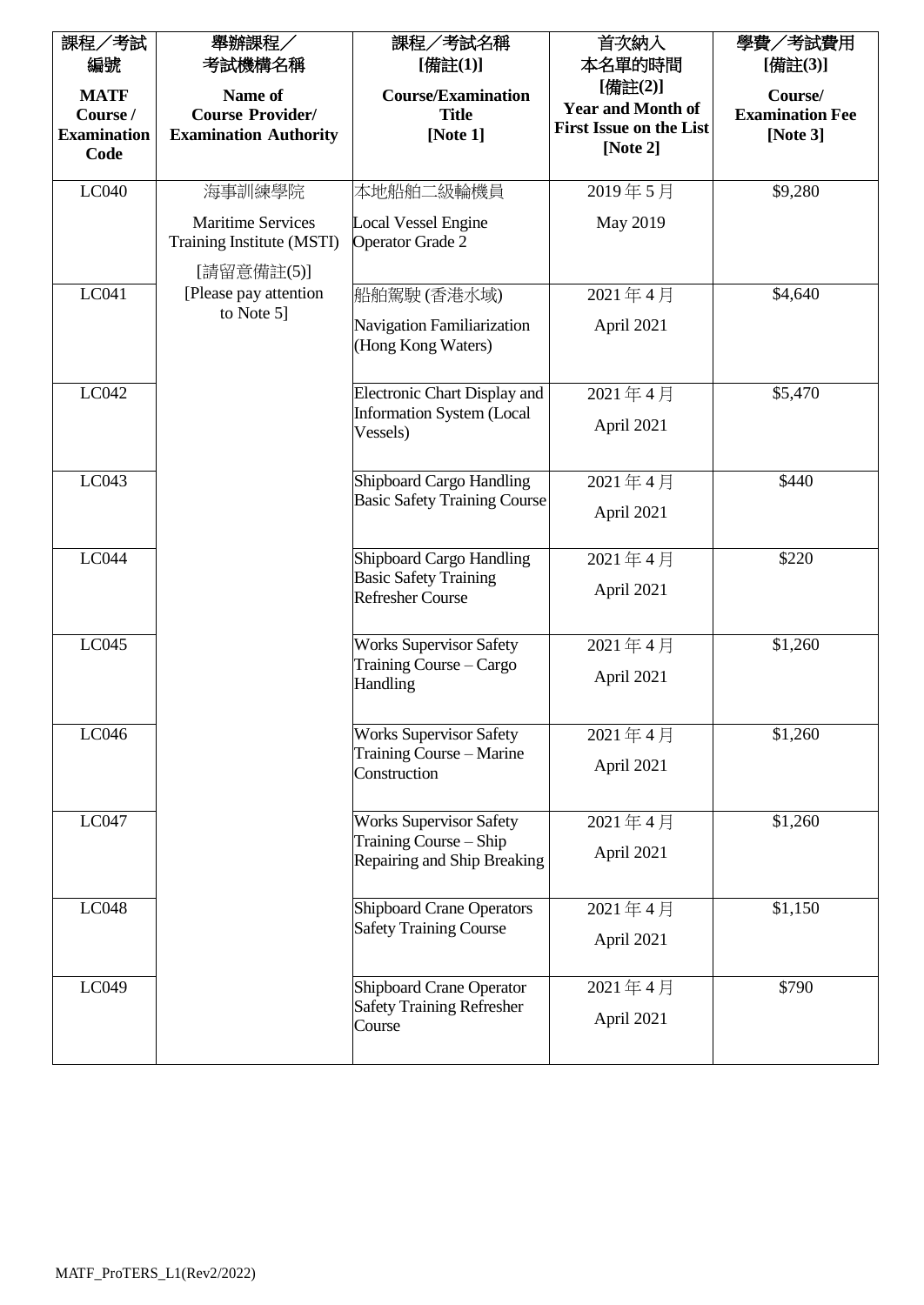| 課程/考試<br>編號<br><b>MATF</b><br>Course /<br><b>Examination</b><br>Code | 舉辦課程/<br>考試機構名稱<br>Name of<br><b>Course Provider/</b><br><b>Examination Authority</b>                                 | 課程/考試名稱<br>[備註(1)]<br><b>Course/Examination</b><br><b>Title</b><br>[Note 1]                    | 首次納入<br>本名單的時間<br>[備註(2)]<br><b>Year and Month of</b><br><b>First Issue on the List</b><br>[Note $2$ ] | 學費/考試費用<br>[備註(3)]<br>Course/<br><b>Examination Fee</b><br>[Note $3$ ]                                                                                                                          |
|----------------------------------------------------------------------|-----------------------------------------------------------------------------------------------------------------------|------------------------------------------------------------------------------------------------|--------------------------------------------------------------------------------------------------------|-------------------------------------------------------------------------------------------------------------------------------------------------------------------------------------------------|
| LC050                                                                | 香港海員工會及<br>小輪業職工會合辦<br>Hong Kong Seamen's<br>Union and Small Craft<br><b>Workers Union</b><br>(HKSU and SCWU)         | 本地二級輪機操作員課程<br><b>Local Engine Operator</b><br>Grade 2                                         | 2021年7月<br><b>July 2021</b>                                                                            | 香港海員工會會員<br>(Member of HKSU)<br>\$8,700<br>小輪業職工會會員<br>(Member of SCWU)<br>\$9,100<br>香港海員工會及<br>小輪業職工會會員<br>(Member of<br><b>HKSU &amp; SCWU)</b><br>\$8,500<br>非會員<br>(Non-member)<br>\$9,300 |
| LC051                                                                | 海事訓練學院<br><b>Maritime Services</b><br>Training Institute (MSTI)<br>[請留意備註(5)]<br>[Please pay attention]<br>to Note 5] | 基本危險貨物處理<br>(本地船舶) 安全訓練課程<br><b>Basic Handling of Dangerous</b><br>Goods (Local Vessel) Course | 2021年12月<br>December 2021                                                                              | \$1,380                                                                                                                                                                                         |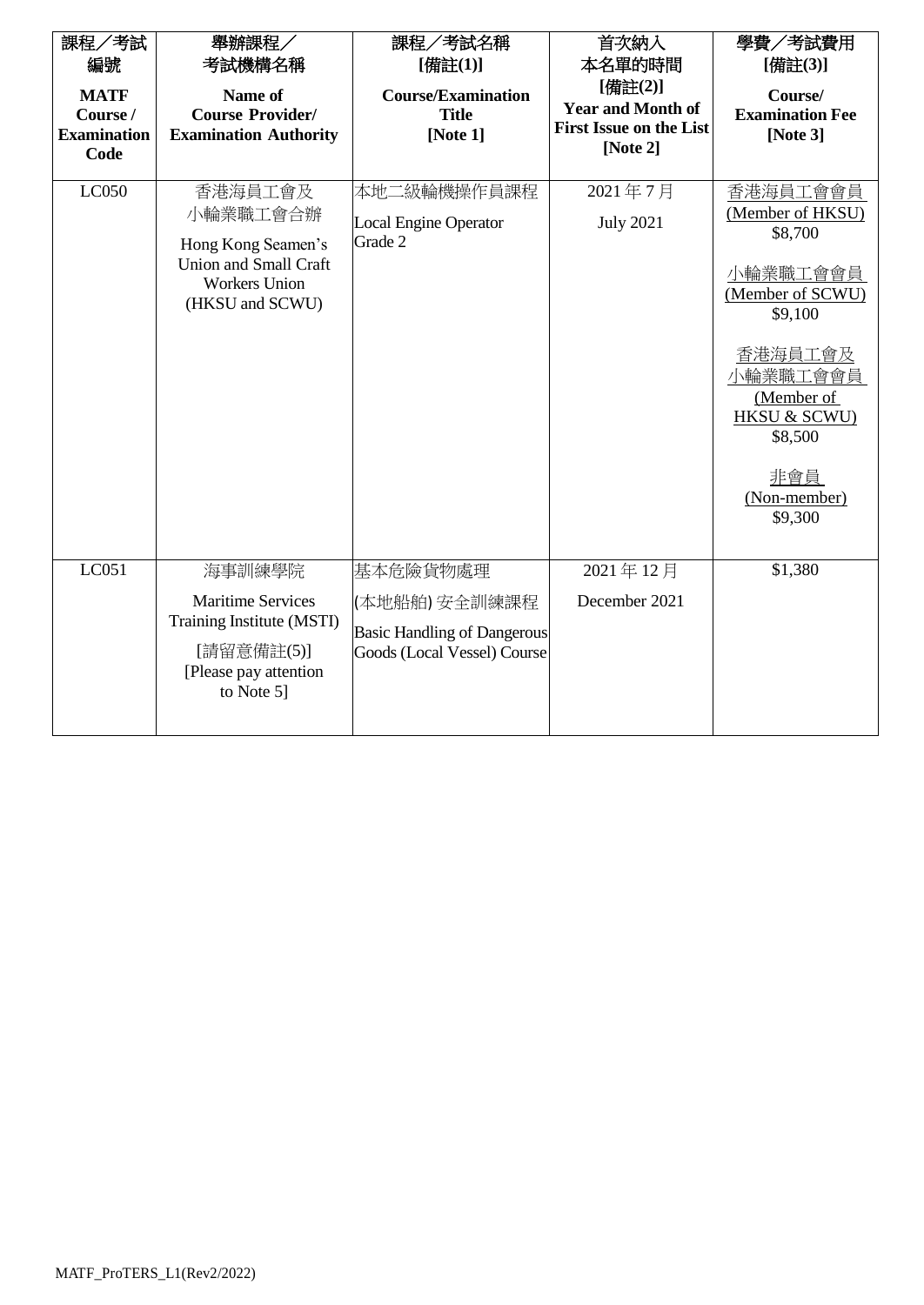| 課程/考試<br>編號                                           | 舉辦課程/<br>考試機構名稱                                                    | 課程/考試名稱<br>[備註(1)]                                                                                               | 首次納入<br>本名單的時間                                                                    | 學費/考試費用<br>[備註(3)]                               |
|-------------------------------------------------------|--------------------------------------------------------------------|------------------------------------------------------------------------------------------------------------------|-----------------------------------------------------------------------------------|--------------------------------------------------|
| <b>MATF</b><br>Course /<br><b>Examination</b><br>Code | Name of<br><b>Course Provider/</b><br><b>Examination Authority</b> | <b>Course/Examination</b><br><b>Title</b><br>[Note1]                                                             | [備註(2)]<br><b>Year and Month of</b><br><b>First Issue on the List</b><br>[Note 2] | Course/<br><b>Examination Fee</b><br>[Note $3$ ] |
| <b>LE001</b>                                          | 海事處                                                                | ·級甲板高級船員 (商船                                                                                                     | 2014年4月                                                                           | \$8,980                                          |
|                                                       | Marine Department                                                  | 船長) 適任證書考試<br><b>Examination</b> for<br>Certificate of Competency<br>as Deck Officer (Master<br>Mariner) Class 1 | April 2014                                                                        |                                                  |
| LE002                                                 |                                                                    | 1級甲板高級船員適任證<br>書考試<br><b>Examination</b> for<br><b>Certificate of Competency</b><br>as Deck Officer Class 2      | 2014年4月<br>April 2014                                                             | \$6,670                                          |
| <b>LE003</b>                                          |                                                                    | 三級甲板高級船員適任證                                                                                                      | 2014年4月                                                                           | \$4,550                                          |
|                                                       |                                                                    | 書考試<br><b>Examination</b> for<br><b>Certificate of Competency</b><br>as Deck Officer Class 3                     | April 2014                                                                        |                                                  |
| <b>LE004</b>                                          |                                                                    | ·級輪機師適任證書考試                                                                                                      | 2014年4月                                                                           | \$7,710                                          |
|                                                       |                                                                    | <b>Examination</b> for<br><b>Certificate of Competency</b><br>as Marine Engineer<br>Officer Class 1              | April 2014                                                                        |                                                  |
| <b>LE005</b>                                          |                                                                    | 級輪機師適任證書考試                                                                                                       | 2014年4月                                                                           | \$5,800                                          |
|                                                       |                                                                    | <b>Examination</b> for<br><b>Certificate of Competency</b><br>as Marine Engineer<br>Officer Class 2              | April 2014                                                                        |                                                  |
| <b>LE006</b>                                          |                                                                    | 三級輪機師適任證書考試                                                                                                      | 2014年4月                                                                           | \$1,930                                          |
|                                                       |                                                                    | Examination for<br><b>Certificate of Competency</b><br>as Marine Engineer<br>Officer Class 3                     | April 2014                                                                        |                                                  |
| <b>LE007</b>                                          |                                                                    | ·級 (內河航行) 甲板高級                                                                                                   | 2014年4月                                                                           | \$6,670                                          |
|                                                       |                                                                    | 船員適任證書考試<br><b>Examination for Certificate</b><br>of Competency as Deck<br>Officer (River Trade) Class           | April 2014                                                                        |                                                  |
| <b>LE008</b>                                          |                                                                    | 二級 (内河航行) 甲板高級<br>船員適任證書考試                                                                                       | 2014年4月<br>April 2014                                                             | \$4,550                                          |
|                                                       |                                                                    | <b>Examination for Certificate</b><br>of Competency as Deck<br>Officer (River Trade) Class                       |                                                                                   |                                                  |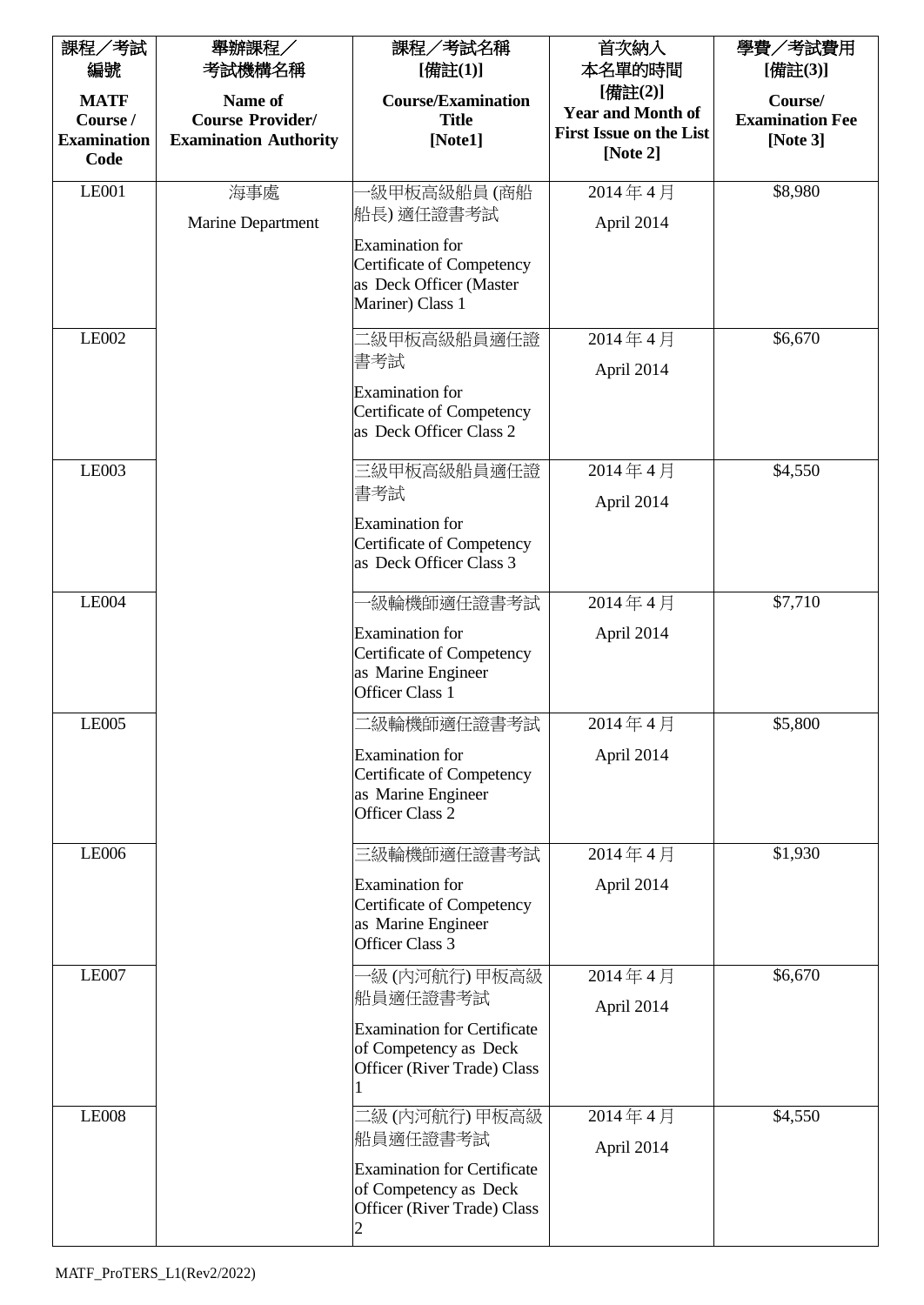| 課程/考試<br>編號                                           | 舉辦課程/<br>考試機構名稱                                                    | 課程/考試名稱<br>[備註(1)]                                                                                                                           | 首次納入<br>本名單的時間                                                                    | 學費/考試費用<br>[備註(3)]                               |
|-------------------------------------------------------|--------------------------------------------------------------------|----------------------------------------------------------------------------------------------------------------------------------------------|-----------------------------------------------------------------------------------|--------------------------------------------------|
| <b>MATF</b><br>Course /<br><b>Examination</b><br>Code | Name of<br><b>Course Provider/</b><br><b>Examination Authority</b> | <b>Course/Examination</b><br><b>Title</b><br>[Note1]                                                                                         | [備註(2)]<br><b>Year and Month of</b><br><b>First Issue on the List</b><br>[Note 2] | Course/<br><b>Examination Fee</b><br>[Note $3$ ] |
| LE009                                                 | 海事處<br>Marine Department                                           | 三級 (內河航行) 甲板高級<br>船員適任證書考試<br><b>Examination for Certificate</b><br>of Competency as Deck<br>Officer (River Trade) Class                     | 2014年4月<br>April 2014                                                             | \$2,820                                          |
| <b>LE010</b>                                          |                                                                    | ·級 (內河航行) 輪機師適<br>任證書考試<br><b>Examination for Certificate</b><br>of Competency as Marine<br><b>Engineer Officer (River</b><br>Trade) Class 1 | 2014年4月<br>April 2014                                                             | \$6,940                                          |
| <b>LE011</b>                                          |                                                                    | 二級(內河航行)輪機師適<br>任證書考試<br><b>Examination for Certificate</b><br>of Competency as Marine<br><b>Engineer Officer (River</b><br>Trade) Class 2   | 2014年4月<br>April 2014                                                             | \$4,820                                          |
| LE012                                                 |                                                                    | 三級(內河航行)輪機師適<br>任證書考試<br><b>Examination for Certificate</b><br>of Competency as Marine<br><b>Engineer Officer (River</b><br>Trade) Class 3   | 2014年4月<br>April 2014                                                             | \$2,400                                          |
| LE013                                                 |                                                                    | 本地船長二級證明書適任<br>能力考試<br>Competency Examination<br>- Local Coxswain Grade<br>2 Certificate                                                     | 2014年4月<br>April 2014                                                             | \$1,255                                          |
| <b>LE014</b>                                          |                                                                    | 本地船長三級證明書適任<br>能力考試<br>Competency Examination<br>- Local Coxswain Grade<br>3 Certificate                                                     | 2014年4月<br>April 2014                                                             | \$660                                            |
| <b>LE015</b>                                          |                                                                    | 本地輪機操作員二級證明<br>書適任能力考試<br>Competency<br>Examination - Local<br>Engine Operator<br>Grade 2 Certificate                                        | 2014年4月<br>April 2014                                                             | \$1,255                                          |
| LE016                                                 |                                                                    | 本地輪機操作員三級證明<br>書適任能力考試<br>Competency Examination<br>- Local Engine Operator<br>Grade 3 Certificate                                           | 2014年4月<br>April 2014                                                             | \$660                                            |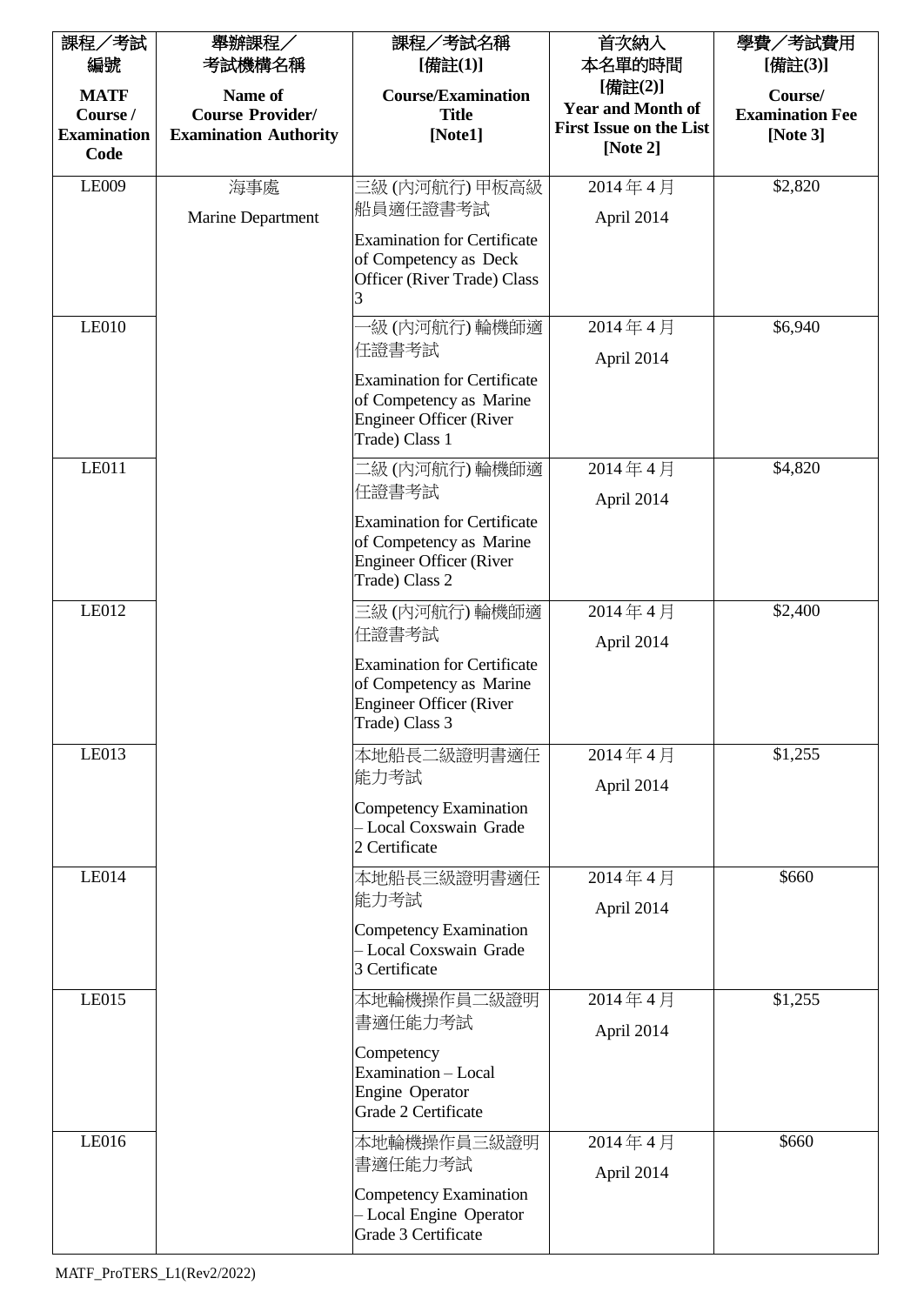| 課程/考試<br>編號<br><b>MATF</b><br>Course /<br><b>Examination</b><br>Code | 舉辦課程<br>考試機構名稱<br>Name of<br><b>Course Provider/</b><br><b>Examination Authority</b> | 課程/考試名稱<br>[備註(1)]<br><b>Course/Examination</b><br><b>Title</b><br>[Note1]                                                         | 首次納入<br>本名單的時間<br>[備註(2)]<br><b>Year and Month of</b><br><b>First Issue on the List</b><br>[Note $2$ ] | 學費/考試費用<br>[備註(3)]<br>Course/<br><b>Examination Fee</b><br>[Note $3$ ] |
|----------------------------------------------------------------------|--------------------------------------------------------------------------------------|------------------------------------------------------------------------------------------------------------------------------------|--------------------------------------------------------------------------------------------------------|------------------------------------------------------------------------|
| <b>LE017</b>                                                         | 通訊事務管理局<br>The Office of the<br><b>Communications Authority</b><br>(OFCA)            | 無線電話資格證書(衹在香 <br>港水域適用)考試<br>Examination for<br>Certificate of Competency<br>in Radiotelephony<br>Restricted (Hong Kong<br>Waters) | 2015年2月<br>February 2015                                                                               | \$150                                                                  |
| <b>LE018</b>                                                         | 海事處<br>Marine Department                                                             | 本地船長 (本地常識) 考試<br>Coxswain (Local<br>Knowledge) Examination                                                                        | 2016年9月<br>September 2016                                                                              | \$1,255                                                                |

## 備註 Notes

- (1) 只適用於在香港舉行的課程/考試。 Only applicable to courses/examinations conducted in Hong Kong.
- (2) 申請人申請費用發還的課程/考試必須於首次納入本名單的月份內或之後報讀/報考才符合申請資格。 The course/examination that the applicant applies for refund must be taken within or after the month of its first issue on the "Pre-approved Courses/Examinations List".
- (3) 除另有註明外,所列的學費/考試費用以港元為單位。所列的費用只供參考,有關機構可作相關調整而 不作另行通知。如欲查詢最新的學費/考試費,請與有關機構聯絡。 Unless otherwise specified, the course/examination fees quoted are in Hong Kong Dollars. The fees provided are for reference only. Course provider/examination authority may make adjustment without prior notice. For enquires of the latest course/examination fees, please contact the relevant course provider / examination authority.
- (4) 在本計劃下,所有學費/考試費用發還以港元發放。如舉辦課程/考試的機構只接受以港元以外的貨幣 繳交學費/考試費,運輸及房屋局(運房屋)在計算可發放的退費金額時,會以香港銀行公會在課程/考試 前一個 4 月 1 日所公佈的中間匯率 (即貨幣賣出價和電匯買入價的中間數)折算為港元計算。在任何情況 下,申請人不可就匯率差額向運房局提出索償。

All refund made under this Scheme will be in Hong Kong Dollars. If any other currency other than Hong Kong Dollars was the sole payment currency accepted by the course provider/examination authority, for the purpose of calculating the refund amount, Transport and Housing Bureau (THB) will convert the fee at the Hong Kong Association of Banks (HKAB) mid-market rate (i.e. mid-point between the opening selling and buying TT rates) on the 1 April preceding the course/examination. Under no circumstances the applicant can claim THB for any exchange loss arising from the exchange rate fluctuation.

- (5) 如申請人為香港註冊海員或適任證書持有人(不包括遊樂船),而在報讀海事訓練學院課程時已享有 70%的 學費優惠,則在本計劃下可發放的學費退還(如批准)為全額學費的 10%。 If the applicant is a Hong Kong registered seafarer or holder of certificates of competency (not including pleasure vessel) and was only charged at 30% recovery rate at the time of enrolling in MSTI's course, he/she is entitled to a refund of 10% of the full fee under this Scheme.
- (6) 有興趣報讀有關課程/考試的申請人請聯絡有關機構以獲得最新資料。 Interested applicants may approach the course provider/examination authority for latest information.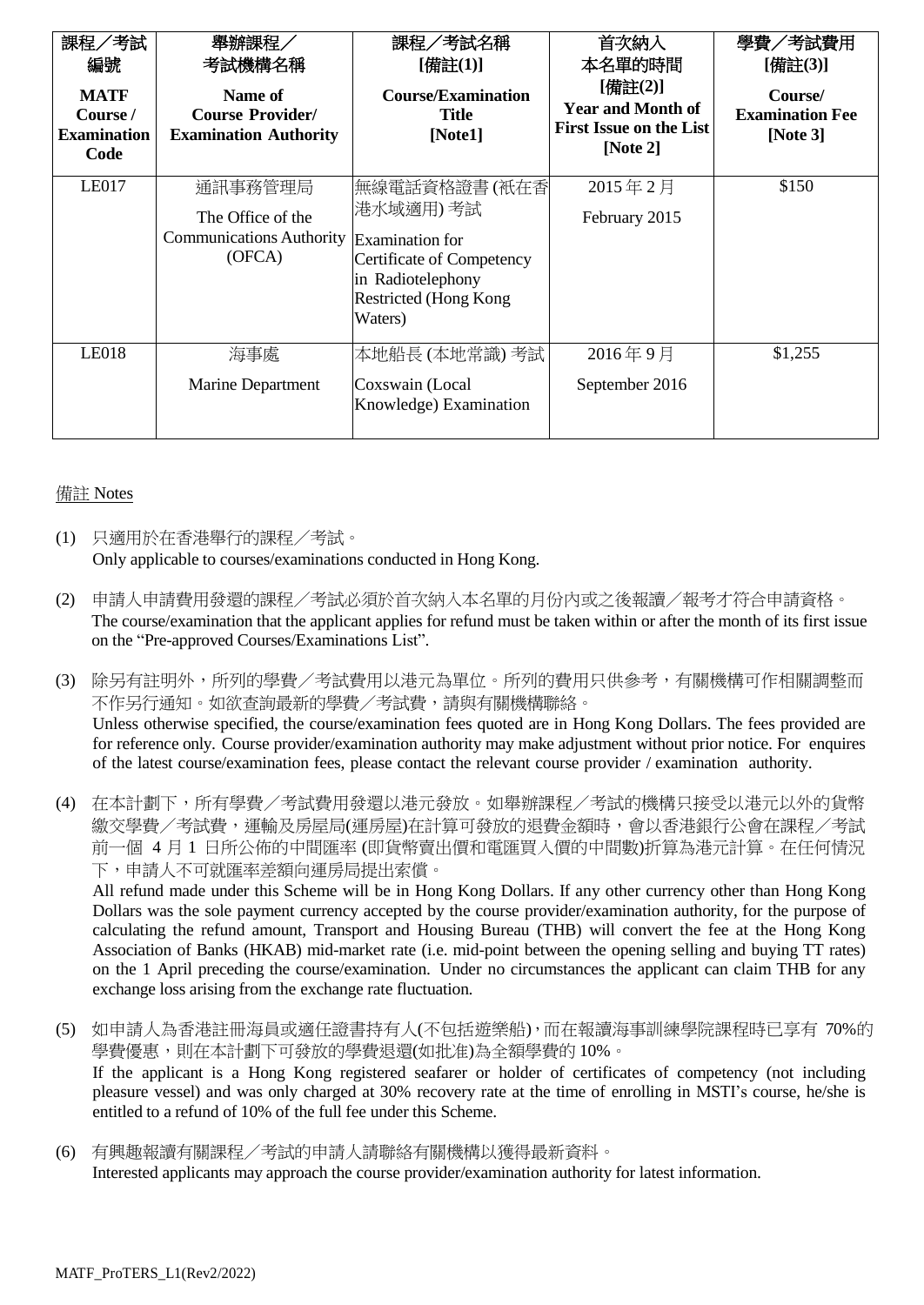| 舉辦課程/考試機構<br>Course provider / Examination authority                                                                   | 杳詢畱詁<br>Enquiry Telephone No.                      | 雷軋<br>Email                                                        |
|------------------------------------------------------------------------------------------------------------------------|----------------------------------------------------|--------------------------------------------------------------------|
| 波羅的海國際航運公會<br><b>BIMCO</b>                                                                                             | $(45)$ 4436 6800                                   | education@bimco.org                                                |
| 香港理工大學董浩雲國際海事研究中<br>心<br>CY TUNG International Centre for<br>Maritime Studies, the Hong Kong<br>Polytechnic University | $(852)$ 2766 6636                                  | cyt.icms@polyu.edu.hk                                              |
| 海事保險學會<br>Marine Insurance Club Ltd                                                                                    | (852) 3523 0556<br>(852) 9472 3826                 | william@linkins.com.hk<br>nathan.ho01@marsh.com                    |
| The Institute of Chartered Shipbrokers<br>(ICS)                                                                        | 44 (0) 20 7357 9722                                | icshk@ics.org.hk<br>examination@ics.org.hk<br>education@ics.org.uk |
| The Chartered Insurance Institute (CII)                                                                                | (44) 20 8989 8464                                  | customer.serv@cii.co.uk                                            |
| 海事訓練學院<br>Maritime Services Training Institute                                                                         | $(852)$ 2458 3833                                  | msti@vtc.edu.hk                                                    |
| 香港海員工會<br>Hong Kong Seamen's Union                                                                                     | $(852)$ 2332 0766                                  | yang@hksu1946.hk                                                   |
| 小輪業職工會<br><b>Small Craft Workers Union</b>                                                                             | $(852)$ 2780 0381                                  | scwuhk@gmail.com                                                   |
| 遠洋航行考試及商船海員管理處<br>Seagoing Examination and Mercantile<br>Marine Office                                                 | 遠洋合格證明書<br>Seagoing certificate<br>(852) 2852 3148 | ebs_crt@mardep.gov.hk                                              |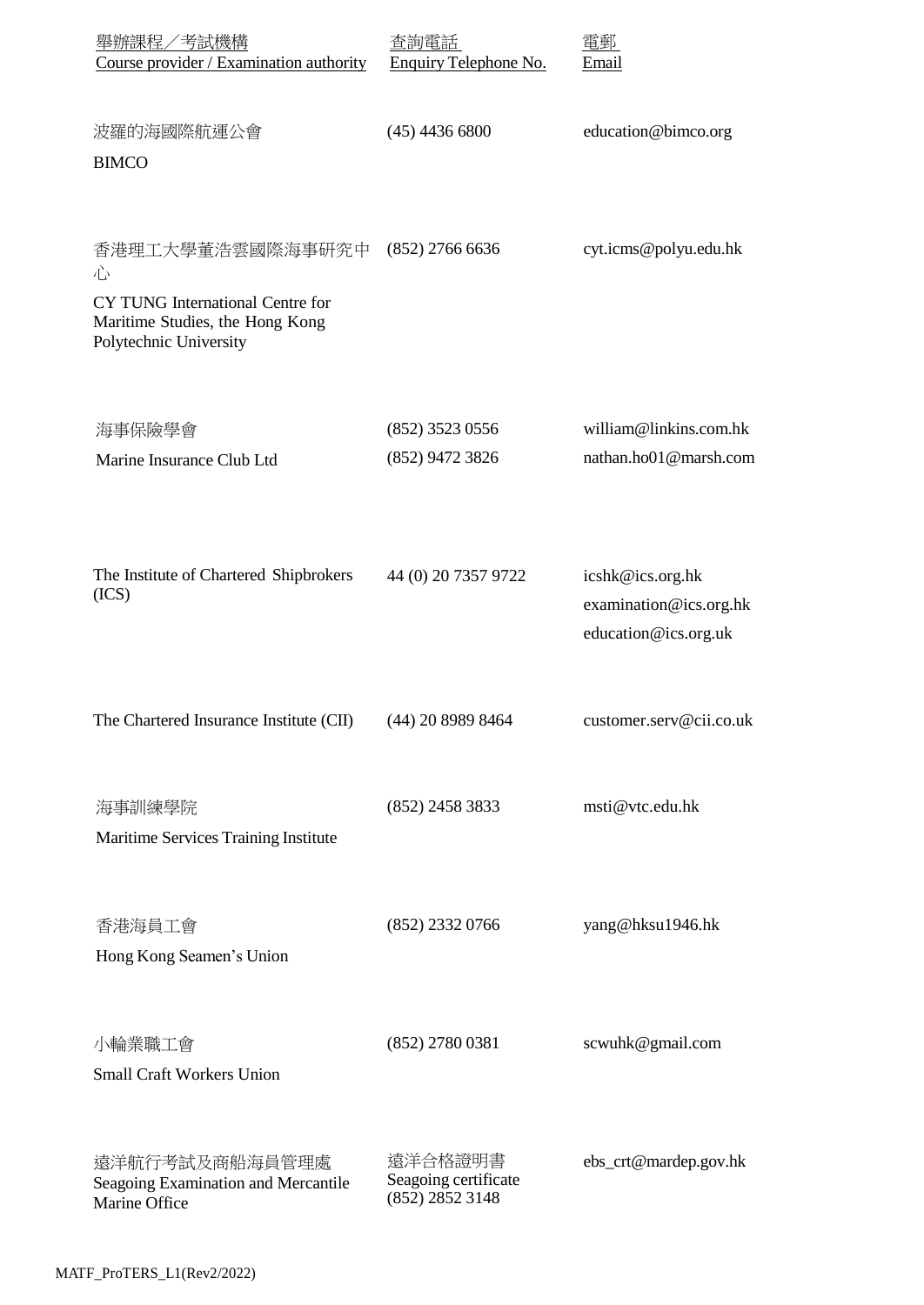| 舉辦課程/考試機構<br>Course provider / Examination authority                        | 否詢電話<br>Enquiry Telephone No.                                             | Email                                               |
|-----------------------------------------------------------------------------|---------------------------------------------------------------------------|-----------------------------------------------------|
| 内河航行及本地考試組<br>River Trade and Local Examination<br>Section                  | 内河及本地合格證明<br>書<br>River Trade and Local<br>certificate<br>(852) 2852 4941 | local_crt@mardep.gov.hk                             |
| 通訊事務管理局<br>The Office of the<br><b>Communications Authority</b><br>(OFCA)   | $(852)$ 2961 6608                                                         | maritime@ofca.gov.hk                                |
| 海空運輸培訓中心有限公司<br>Air Marine Transport Training Centre<br>Ltd                 | $(852)$ 3462 2481                                                         | admin@amttcl.com                                    |
| 海運學會<br>Institute of Seatransport                                           | $(852)$ 2581 0003                                                         | info@seatransport.org                               |
| <b>Brookes Bell Hong Kong</b>                                               | (852) 2358 4794                                                           | hongkong@brookesbell.com                            |
| 香港付貨人委員會<br>The Hong Kong Shippers' Council                                 | (852) 2211 2323                                                           | shippers@hkshippers.org.hk<br>kin@hkshippers.org.hk |
| 香港大學專業進修學院<br>HKU School of Professional and<br><b>Continuing Education</b> | (852) 2867 8323<br>(852) 2867 8393                                        | trade@hkuspace.hku.hk                               |
| 快捷航海儀器有限公司<br><b>Express Marine Electronics Company</b><br>Limited          | $(852)$ 2904 6215                                                         | info@eme.com.hk                                     |